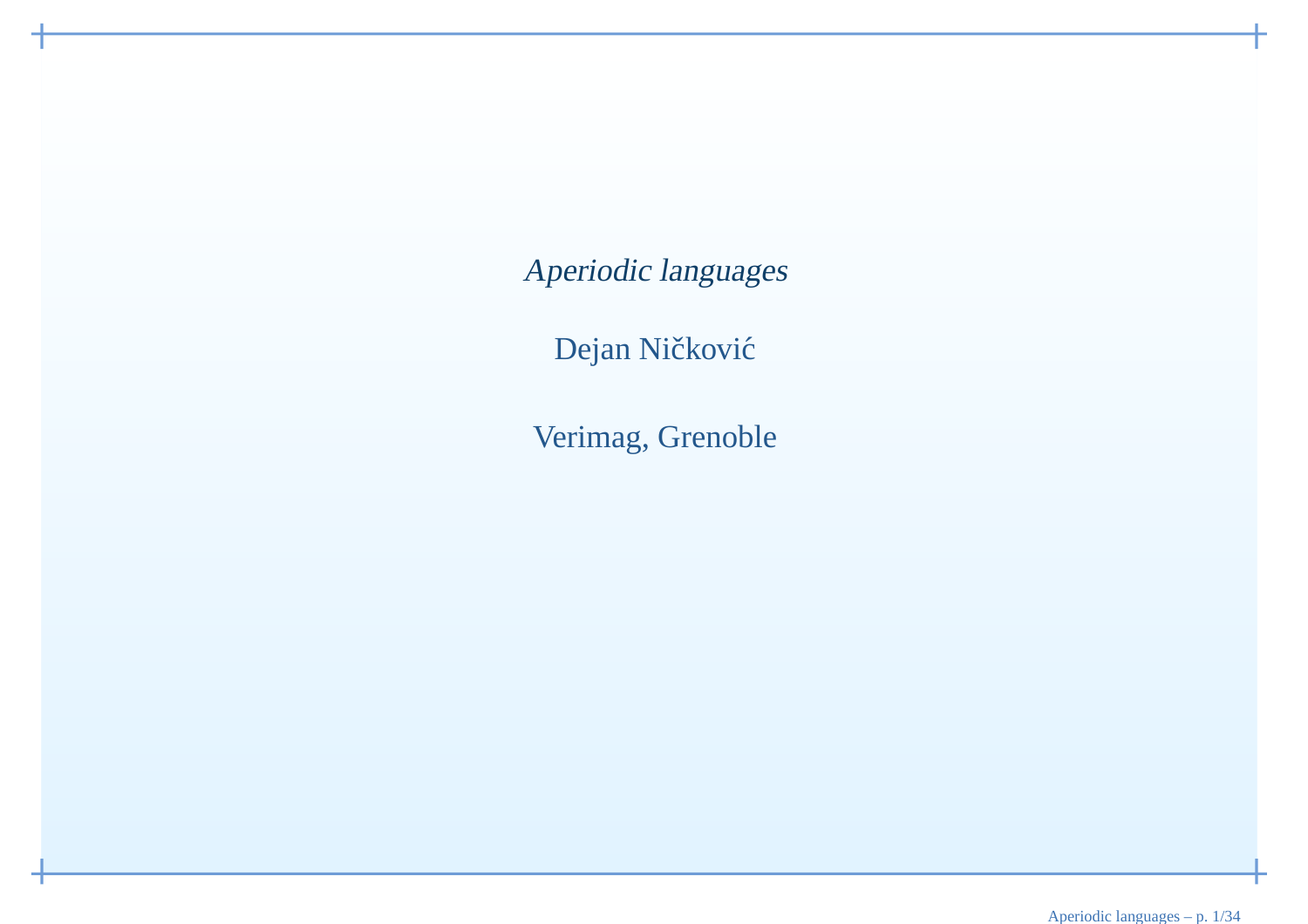#### Table of Contents

- $\bullet$ **Introduction**
- $\bullet$ Aperiodic Sets
- $\bullet$ Star-Free Regular Sets
- $\bullet$ Schützenberger's theorem
- $\bullet$  $S_F \rightarrow AP$
- **Semigroups and Monoids**  $\bullet$ 
	- $\circ$ Morphisms
	- $\circ$ Recognizability
	- $\circ$ **Transition Monoid**
	- Syntactic Monoid
	- $\bigcirc$ Ideals
	- <sup>O</sup> Green Relations  $\bigcirc$
- • $\begin{array}{c}\n\bullet \quad \mathsf{AP} \rightarrow \mathsf{SF}\n\end{array}$
- Example  $\bullet$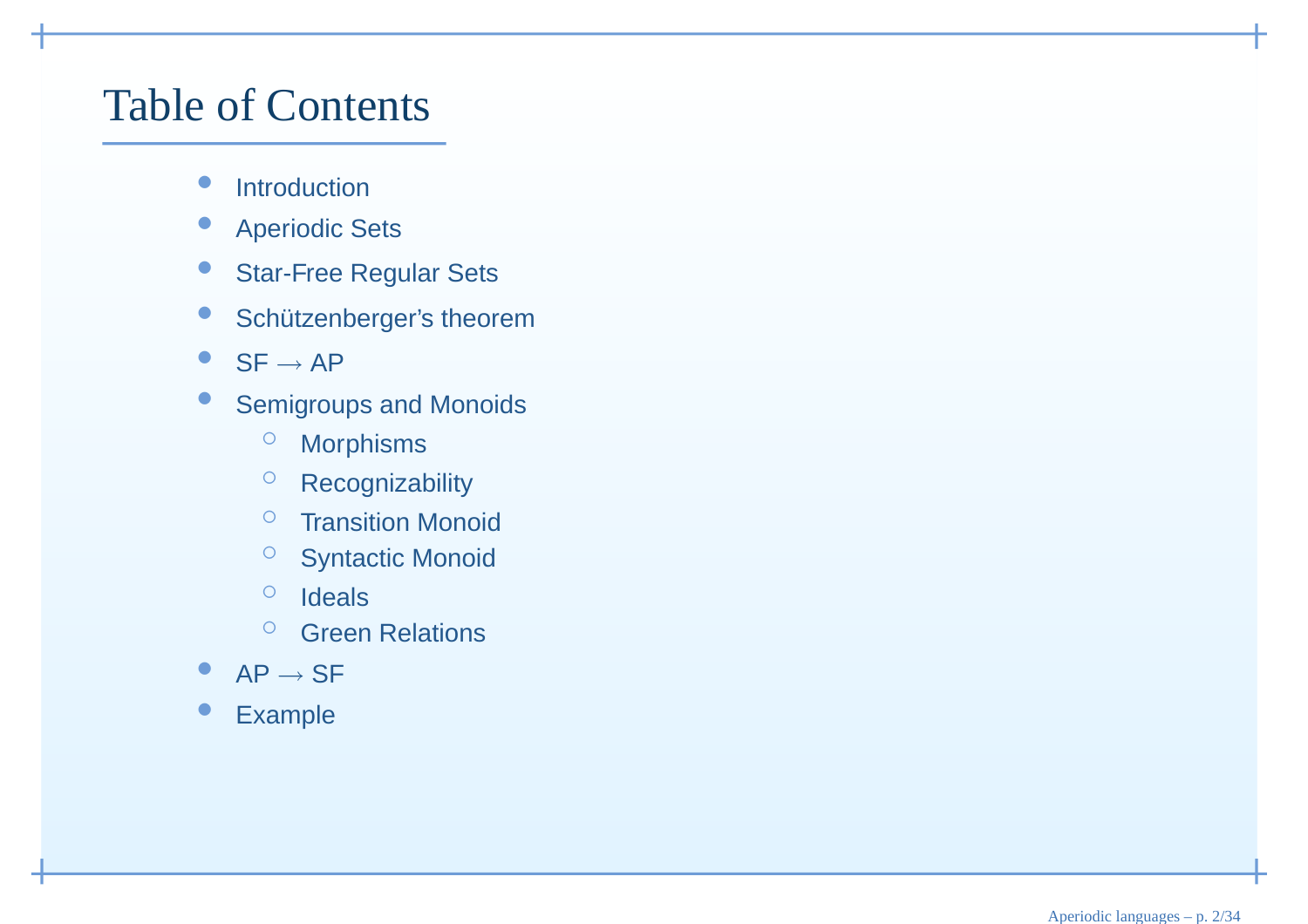#### Introduction

- •First (and most) significant subclass of regular languages.
- •For a language  $L \subset A^*$ , the following conditions are equivalent:
	- $\circ$  $\circ$  L is first-order definable (in the signature  $<$ )
	- $\circ$ <sup>L</sup> is definable in linear temporal logic (past)
	- $\circ$ <sup>L</sup> is star-free regular
	- $\circ$ <sup>L</sup> is recognized by <sup>a</sup> counter-free automaton
	- $\circ$  Syntactic monoid of L is aperiodic
- •**Note:** Similar results hold for <sup>ω</sup>-regular star-free languages
- •• There is an algorithm to decide whether a given recognizable language is star-free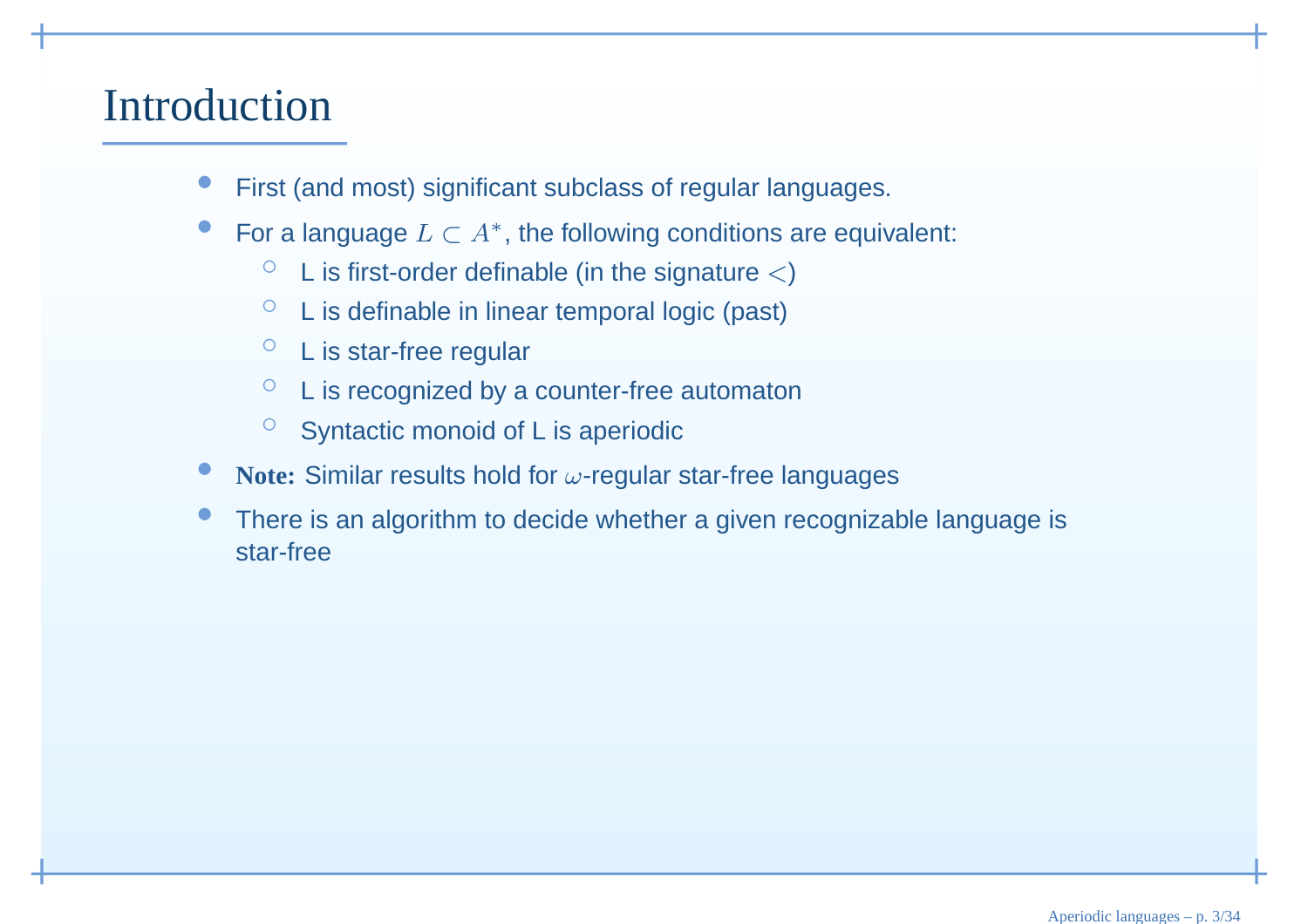#### Aperiodic Sets

 $\bullet$ A set  $X \subset A^*$  is said to be aperiodic if there exists an integer  $n > 0$  such that for all  $u, x, v \in A^*$  one has

$$
ux^nv \in L \Leftrightarrow ux^{n+1}v \in L
$$

 $\bullet$ An automaton is *counter-free* if there is no word  $w$  that permutes a non-trivial and subset of  $Q$ subset of Q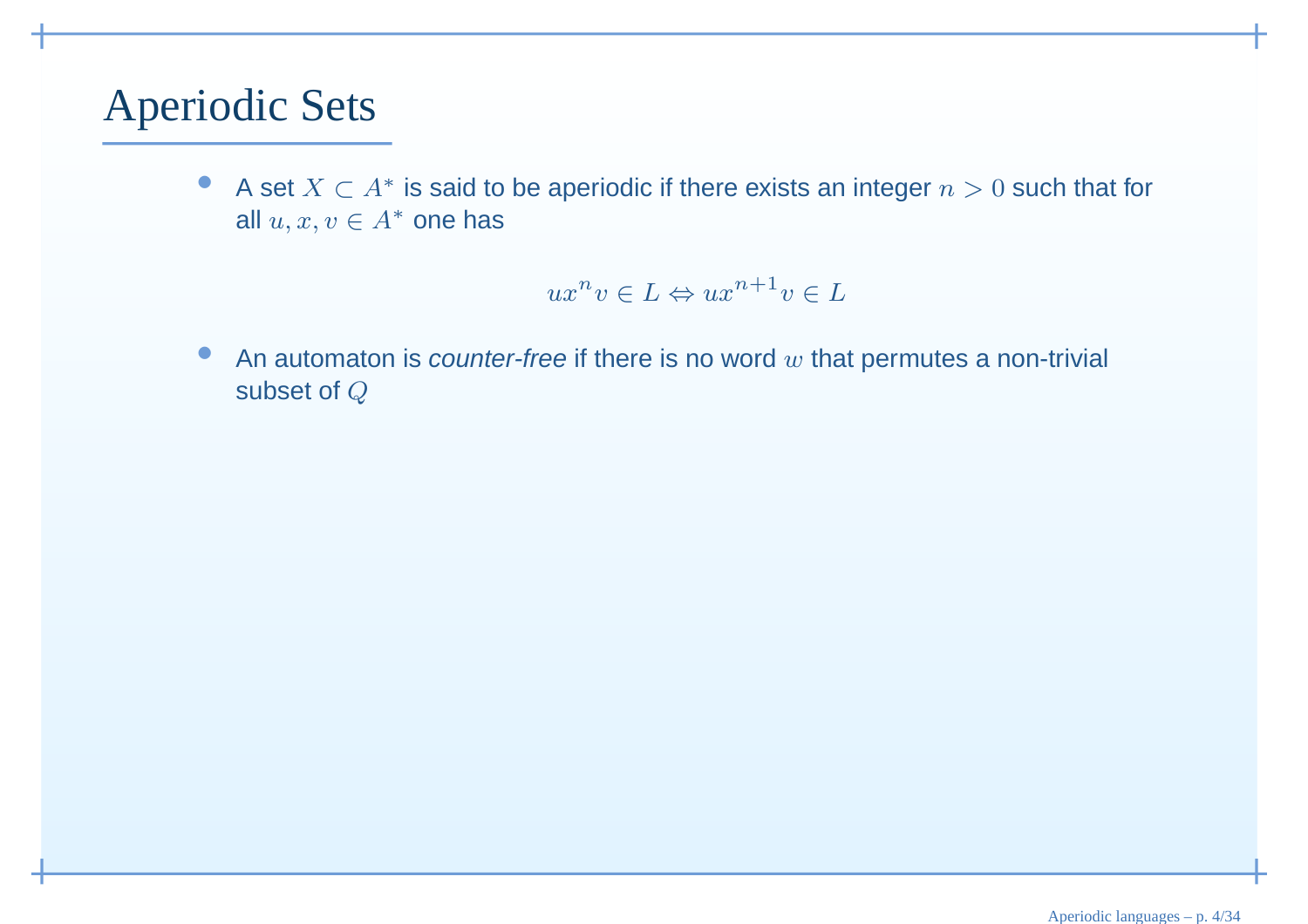#### Aperiodicity - Intuition









Periodic semigroup generated by  $x$ with period  $p(x^n = x^{n+p})$  with index  $n(x^n = x^{n+p})$ 



x Aperiodic semigroup generated by  $x$  $x^n = x^{n+p}$  with index  $n(x^n = x^{n+1})$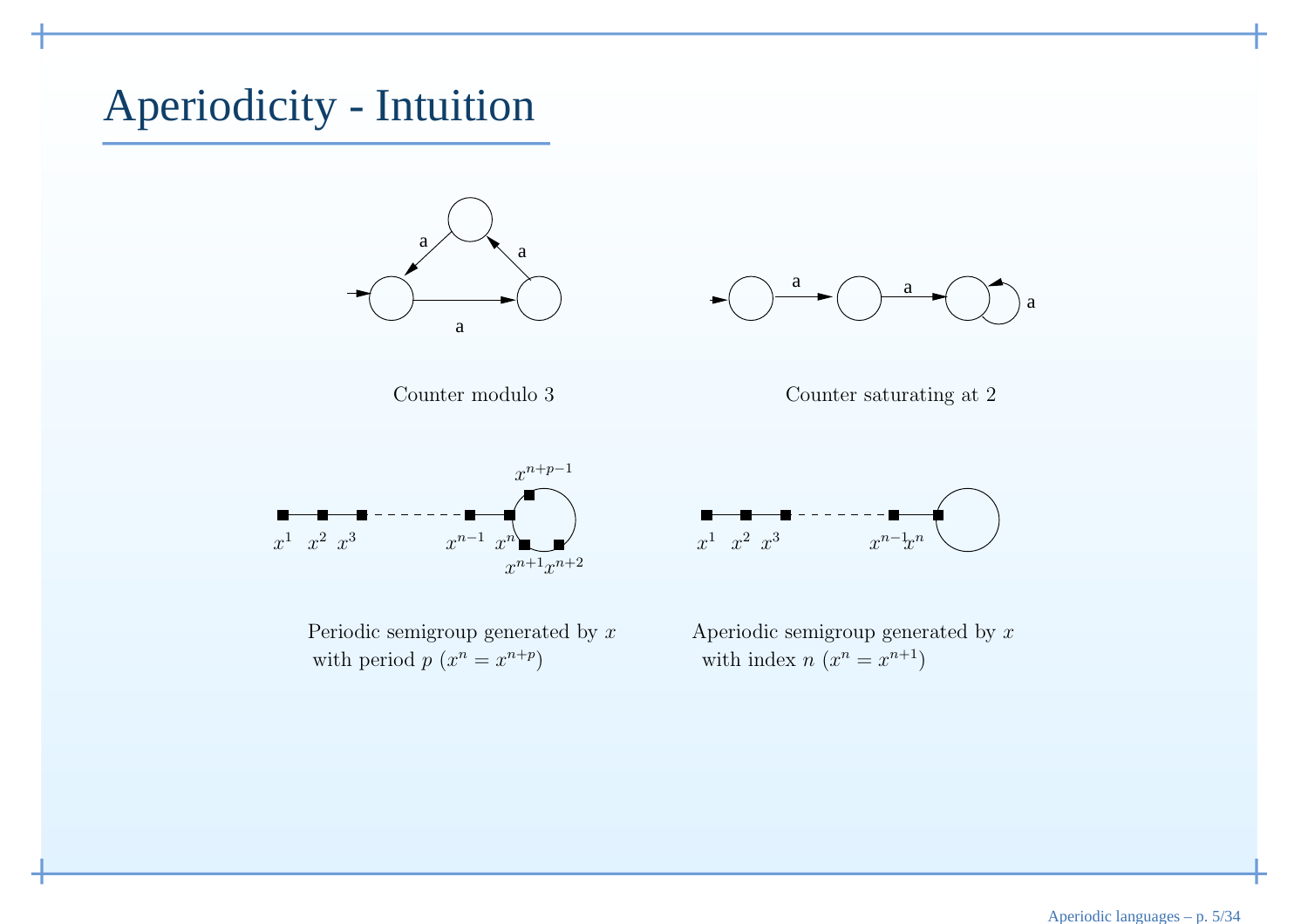#### Star-Free Regular Sets

- •● The set of *regular* subsets of  $A^*$  is the smallest set of subsets of  $A^*$  closed under finite union, concatenation and Kleen star.
- $\bullet$ ● The set of *star-free* subsets of  $A^*$  is the smallest set of subsets of  $A^*$  containing the finite sets and closed under *all* finite boolean operations and concatenation.
	- $\circ$ Extended regular expressions without the Kleene star operator
- • **Examples:**
	- $\circ$  $\emptyset$
	- $\overline{A}^*=\overline{\emptyset}$
	- $(ab)$ <sup>\*</sup>:  $^* = \epsilon + (aA^*)$  $^* \cap A^*$ \* $b) \cap (A^*aaA^*$ \* ∨ $A^*bbA^*$

$$
(ab \vee ba)^* = \overline{(A^*a)b(ab)^* \overline{(aA^*)}} + \overline{(A^*b)}(ab)^*a\overline{(bA^*)}
$$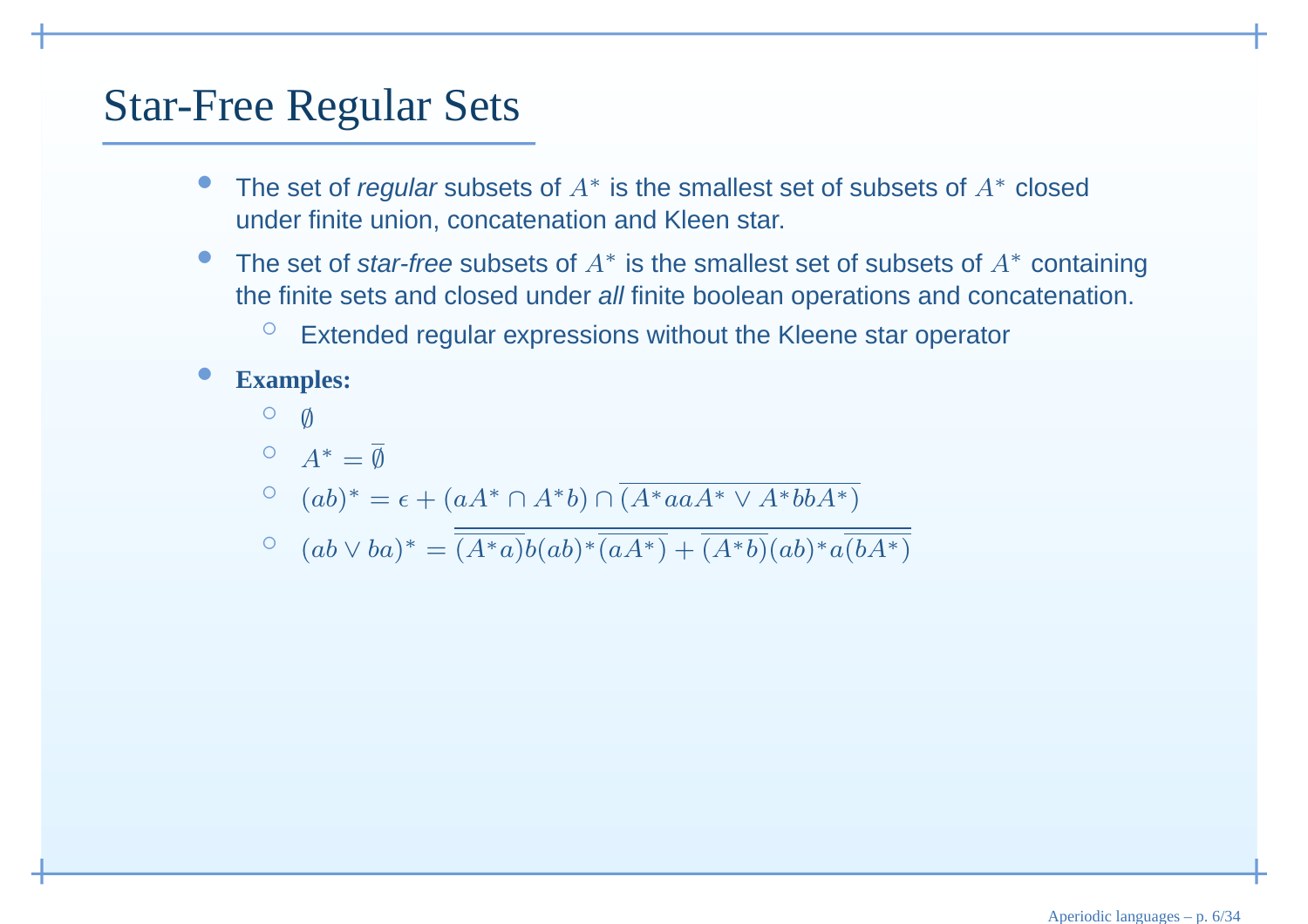#### Star-free and Aperiodic Sets

- •● A rational set  $X\subset A^*$  is star-free iff it is aperiodic
- $\bullet$  Two proofs:
	- $\circ$  Schützenberger (based on structure of monoids)
		- $\bullet$ ● SF → AP : easy<br>● AP → SF : muck
		- $AP \rightarrow SF$  : much more difficult
	- Use Krohn-Rhodes Decomposition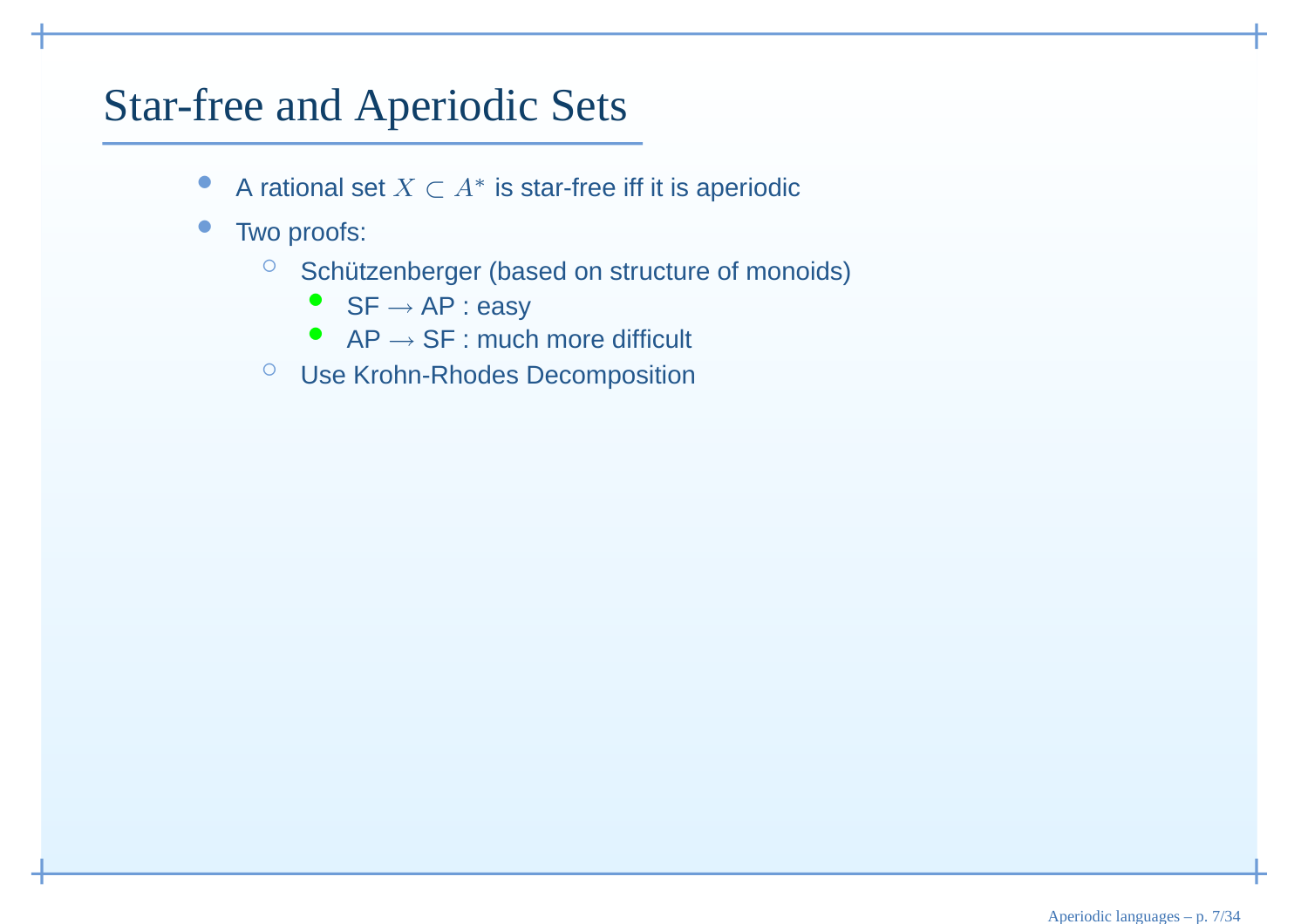# Schützenberger's Theorem -  $SF \rightarrow AP$

- •Let  $i(X)$  be the smallest index that saturates aperiodic set  $X \in A^*$
- $i(a) = 2$  for  $a \in A$  (trivial)
- $i(X \cup Y) \le min(i(X), i(Y))$  (trivial)
- $i(X) = i(X)$  (trivial)
- $i(XY) \leq i(X) + i(Y)$

#### ◦ **Proof**

- $\circ$  $\circ$  Let  $N = m + n + 1$  st  $N \ge i(X) + i(Y)$
- Let  $ux^mr \in X$  and  $sx^nv \in Y$  such that  $x = rs$ . Then  $ux^Nv \in XY$ . Either  $m > i(Y)$  or  $n > i(Y)$  the first case  $ux^{m+1}v \in Y$  $m\geq i(X)$  or  $n\geq i(Y).$  In the first case  $ux^{m+1}r\in X.$
- Hence  $ux^{m+1}rsx^n v = ux^{m+n+2}v = ux^{N+1}v \in XY$ .
- $\degree$  Second case and the other direction of the proof are similar.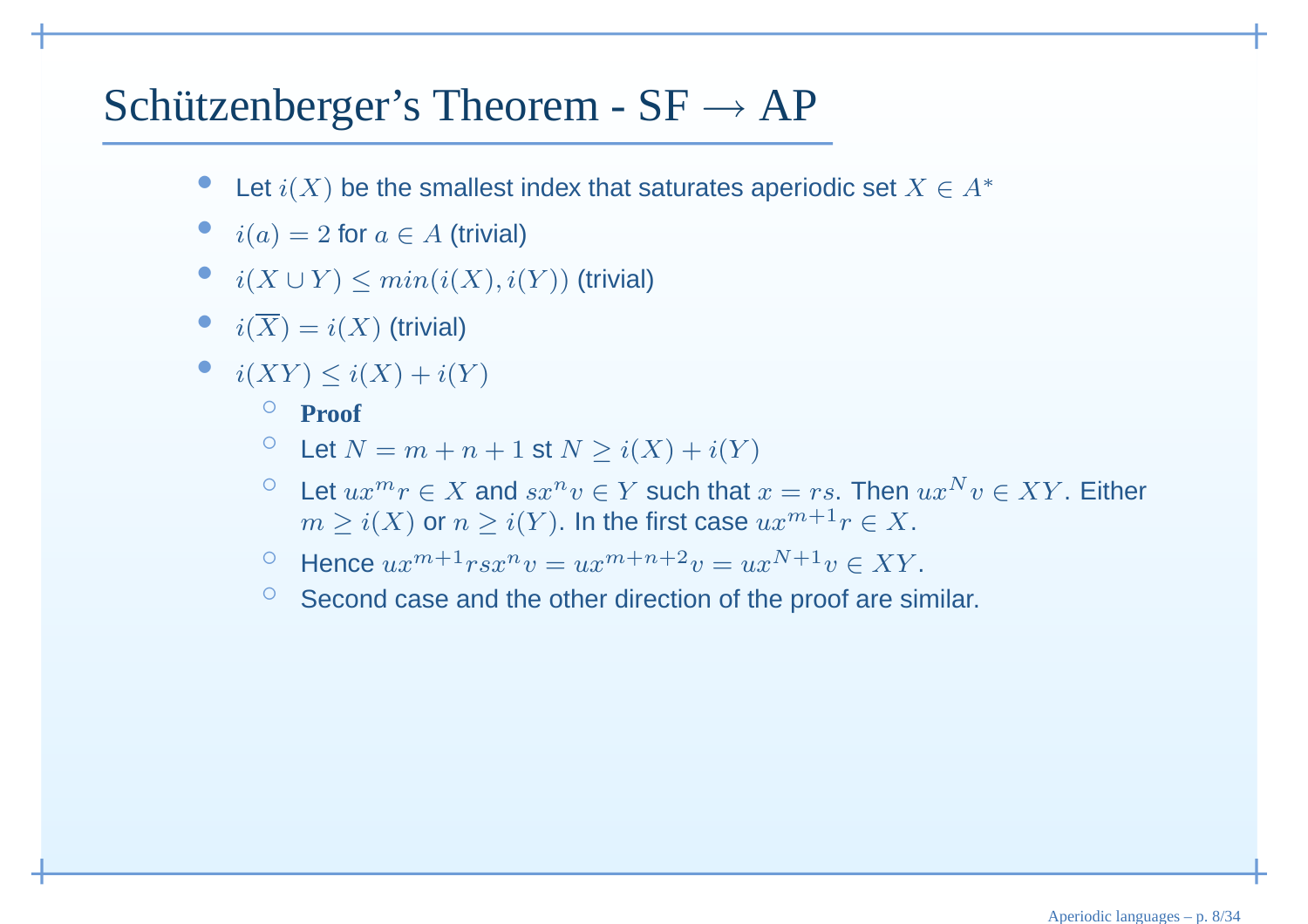#### Semigroups and Monoids

- ◦•A semigroup is a set equipped with an associative operation. A monoid is a semigroup equipped with an identity
	- $^{\circ}$   $(S, \blacksquare, 1)$
	- $ab \in S$  for  $a, b \in S$
	- $\circ$   $(ab)c = a(bc)$  for all  $a, b, c \in S$
	- $\degree$  1a = a1 = 1 for all  $a \in S$
	- **Example:**
		- $A^*$  is the set of all words over an alphabet  $A$  and is called the free *monoid* with the null word  $\epsilon$  and the concatenation of words being the monoid product.
		- • $(N, +, 0)$
		- $\bullet$   $(N,*,1)$
	- $\circ$  $\frac{1}{2}$  Note: We call *zero* of S an element denoted by 0 such that  $0s = s0 = 0$  for all  $s\in S.$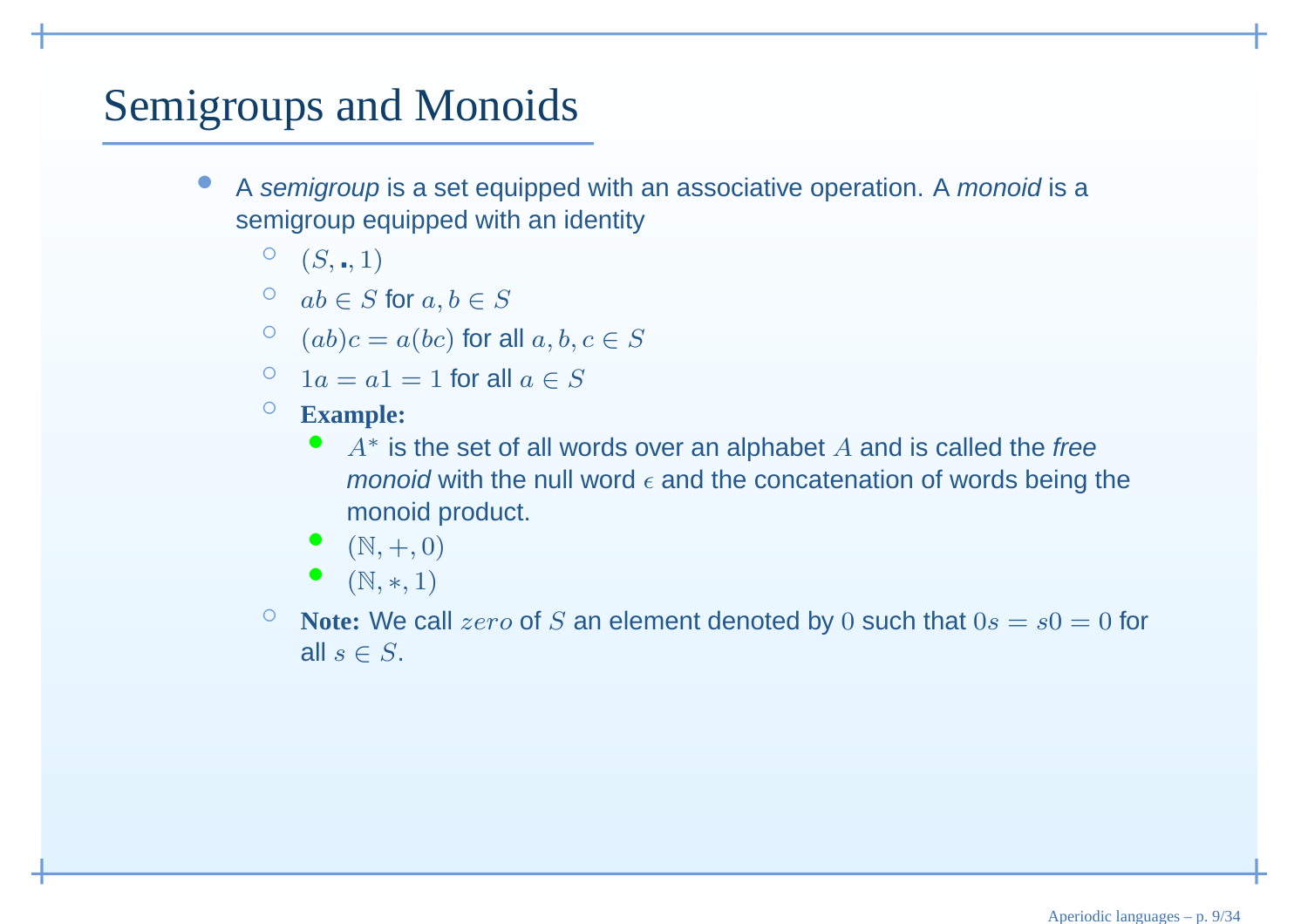#### Morphisms

- • <sup>A</sup> morphism between two algebraic structures is <sup>a</sup> map that preserves theoperations and the relations of the structure (applies to semigroups andmonoids).
- •Given two semigroups  $(S, \square)$  and  $(T, *)$ , a semigroup morphism  $\varphi : S \to T$  is a map from S into T st for all  $x, y \in S$   $\varphi(x, y) = \varphi(x) * \varphi(y)$  (for monoid map from S into T st for all  $x, y \in S$ ,  $\varphi(x \cdot y) = \varphi(x) * \varphi(y)$  (for *monoid morphisms* we also need the condition  $\varphi(1_S) = 1_T$ ).
- • $\bullet$   $T$  is said to be *homomorphic* to  $S$  and we denote it by  $T \le_\varphi S.$
- •**• Two mutually homomorphic semigroups are said to be** *isomorphic*
- •We are mainly interested in the homomorphisms from the infinite free monoid  $A^*$ onto finite monoids.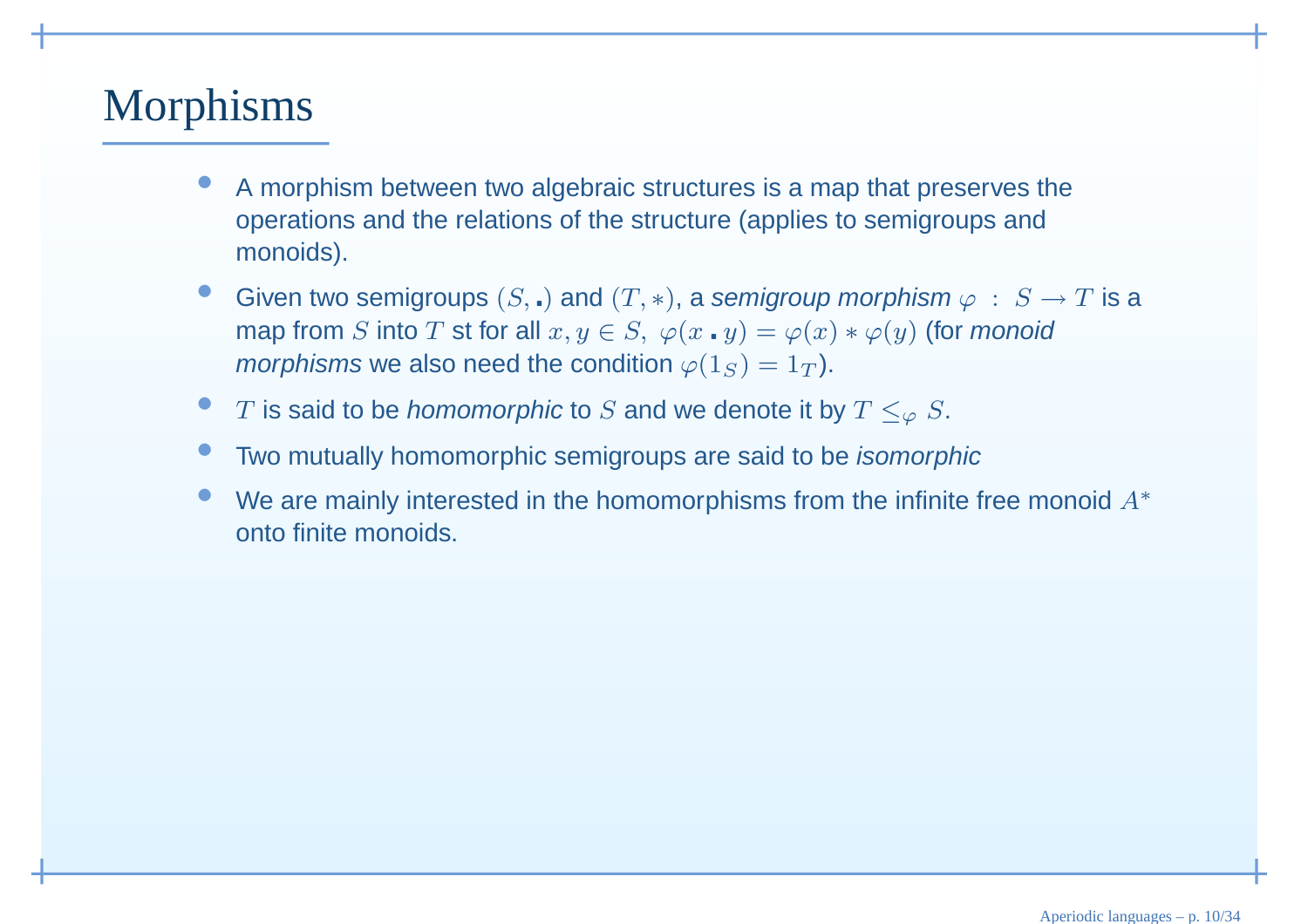#### Recognizable Languages

- •Recognizable languages usually defined in terms of automata
- •Let  $A = (Q, A, E, I, F)$  be a finite automaton. The language recognized by A is<br>the set (denoted by  $I^*(A)$ ) of the labels of all nothe hoving its exigin in Land its the set (denoted by  $L^*(\mathcal A)$ ) of the labels of all paths having its origin in  $I$  and its and in  $F_\cdot$
- •A language L is recognizabe if there exists a finite automaton  $\mathcal A$  st  $L=L^*(\mathcal A)$
- •**•** Recognizible languages coincide with the class of *regular languages* (Kleene)
- •**• Handling the fine structure of recognizable languages is more appropriate using** <sup>a</sup> more abstract definition, using monoids (or semigroups)
- •A monoid morphism  $\varphi$  :  $A^*$  $^* \to M$  recognizes a language  $L \subset A^*$  if  $L=\varphi^{-1}$  $^1\varphi(L)$ 
	- If  $u \in L$  and  $\varphi(u) = \varphi(v)$  implies  $v \in L$
	- <sup>○</sup> There is  $P \subset M$  such that  $L = \varphi^{-1}(P)$ ◦ $^1(P)$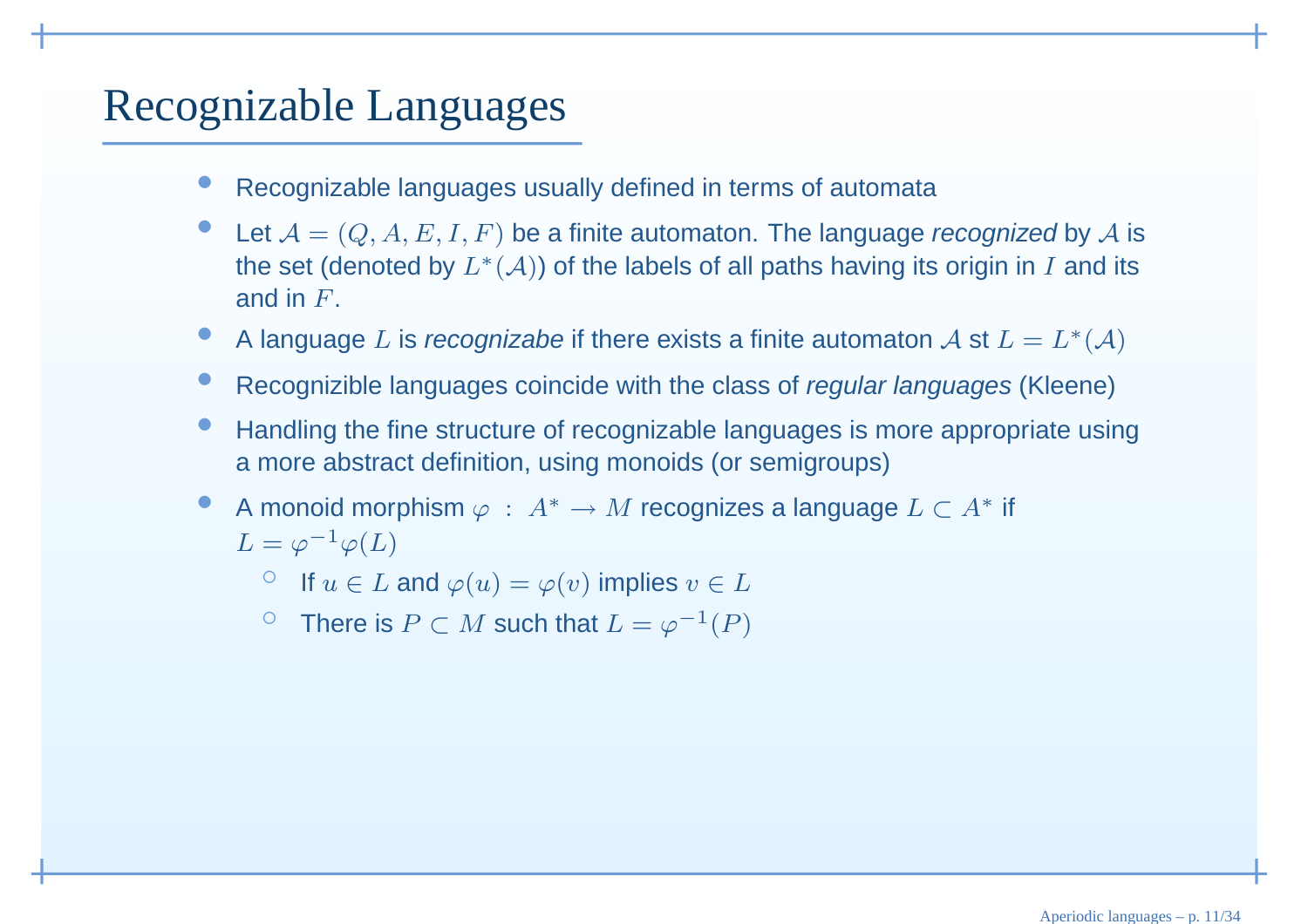#### Transition Monoid

- •Equivalence between automata and monoids
- •Let  $\mathcal{A} = (Q, A, E, I, F)$ . To each word  $w \in A^*$ , there corresponds a relation on  $Q$ , denoted by  $\varphi(w)$  and defined by  $(p,q) \in \varphi(w)$  if there exists a path from  $p$  to with label.  $q$  with label  $w.$
- •**Monoid morphism:**  $\varphi : A^* \to M(A)$ 
	- $\circ$  $\circ$  Monoid morphism from  $A^*$  into the semigroup of relations on  $Q$
	- Let  $\mathcal{R}_1, \mathcal{R}_2$  be two relations on Q. Then  $\mathcal{R}_1 \mathcal{R}_2$  defined by  $(p, q) \in \mathcal{R}_1 \mathcal{R}_2$ <br>if there exists  $q \in \mathcal{Q}$  at  $(q, q) \in \mathcal{R}_2$  and  $(q, q) \in \mathcal{R}_1$ ◦iff there exists  $r \in Q$  st  $(p,r) \in \mathcal{R}_1$  and  $(r,q) \in \mathcal{R}_2$ .
- • <sup>ϕ</sup>(A∗) is called **transition monoid** (or transformation monoid) of <sup>A</sup> and is denoted by  $M(\mathcal{A}).$
- •A word w is recognized by A iff  $(p, q) \in \varphi(w)$  for some initial state p and some final state final state  $q.$
- •If a finite automaton recognizes a language  $L$ , then its transition monoid recognizes  $L_{\cdot}$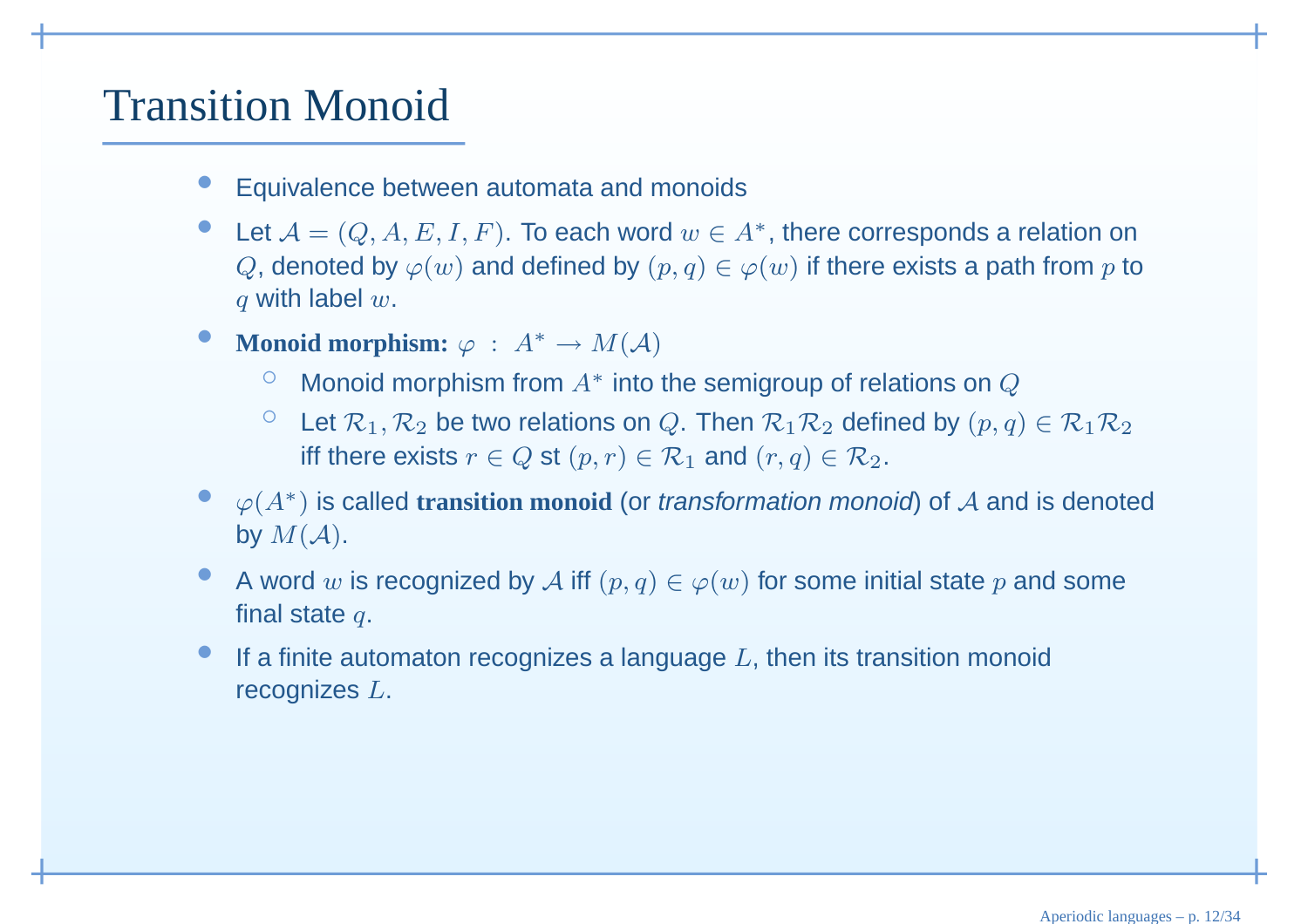#### Syntactic Monoid

- •■ Let  $L \subset A^*$ . The syntactic congruence  $\sim_L$  is defined over  $A^*$  by  $u \sim_L v$  iff for all  $u \in A^*$  and  $\subset L$  () and  $\subset L$  $x, t \in A^*, xuy \in L \Leftrightarrow xvy \in L$
- •Syntactic monoid of L is the quotient monoid  $M = A^*/\sim_L.$
- •■ Each word in  $A^*$  is mapped to the congruence class modulo  $L$  of which that word is <sup>a</sup> member (many-to-one mapping).
- •It is the smallest monoid recognizing  $L$ .
- •Syntactic monoid recognizing  $L$  is the transition monoid of the minimal deterministic automaton recognizing  $L.$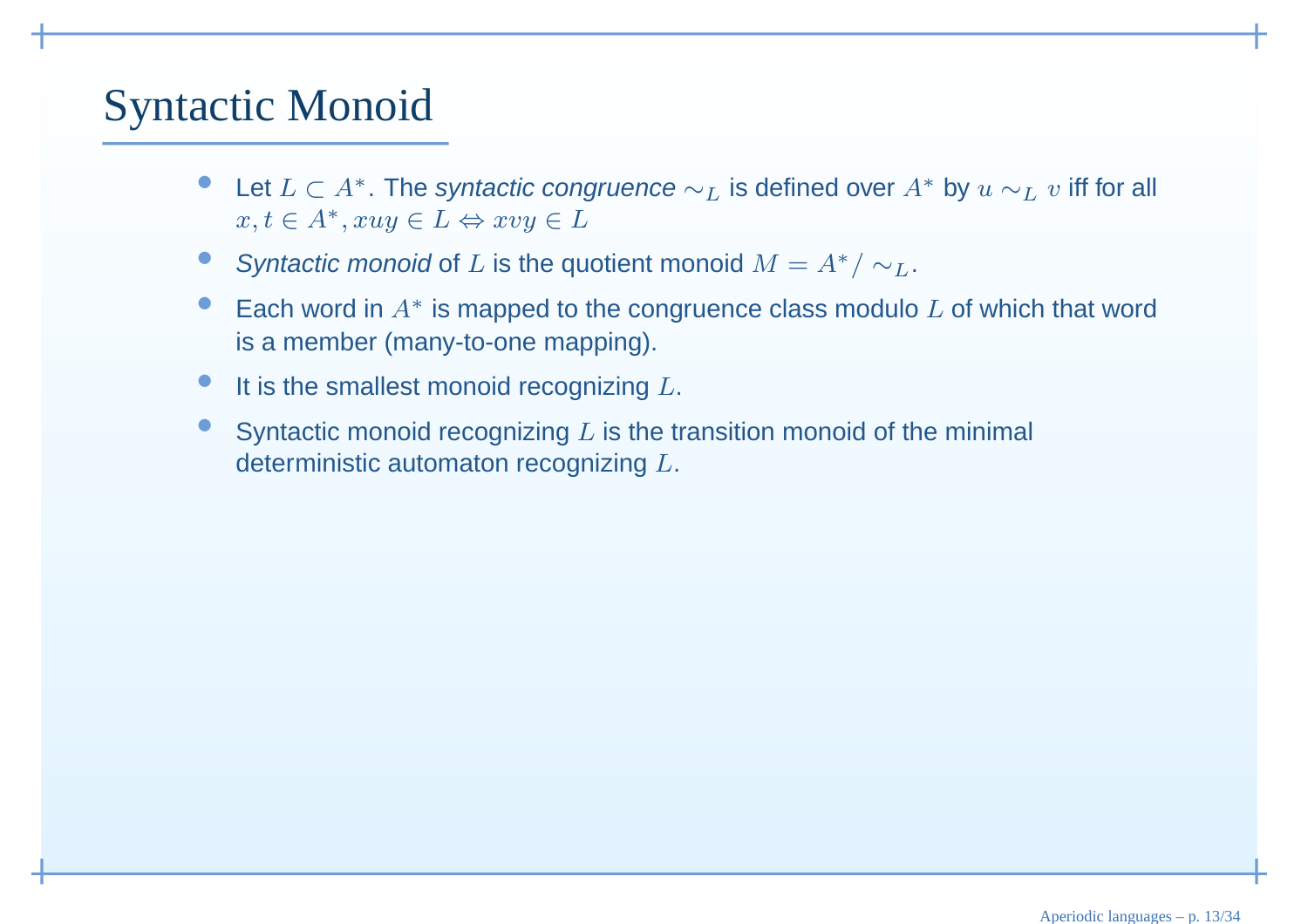#### Syntactic Monoid - Example





|  |          |         |                                    | $A = \{a, b\}$    |  |
|--|----------|---------|------------------------------------|-------------------|--|
|  |          |         | $L_1 = (ab)^*, M_1 = \varphi(L_1)$ |                   |  |
|  | $\alpha$ | $\beta$ | $\alpha\beta$                      | $^{\prime}\alpha$ |  |
|  |          |         |                                    |                   |  |
|  |          |         |                                    |                   |  |

| $L_2 = (aa)^*, M_2 = \varphi(L_2)$ |  |  |          |  |  |  |
|------------------------------------|--|--|----------|--|--|--|
|                                    |  |  | $\alpha$ |  |  |  |
|                                    |  |  |          |  |  |  |
|                                    |  |  |          |  |  |  |

$$
M_1 = \{1, \alpha, \beta, 0, \alpha\beta, \beta\alpha\}
$$

$$
\alpha\beta\alpha = \alpha, \beta\alpha\beta = \beta, \alpha^2 = \beta^2 = 0
$$

$$
\forall x, x^2 = x^3
$$

$$
L_1 \text{ aperiodic}
$$

$$
M_2 = \{1, \alpha, \beta\}
$$
  
\n
$$
\alpha^2 = 1, \alpha^3 = \alpha, \beta = 0
$$
  
\n
$$
\forall n, \alpha^n \neq \alpha^{n+1}
$$
  
\n
$$
L_2 \text{ not aperiodic}
$$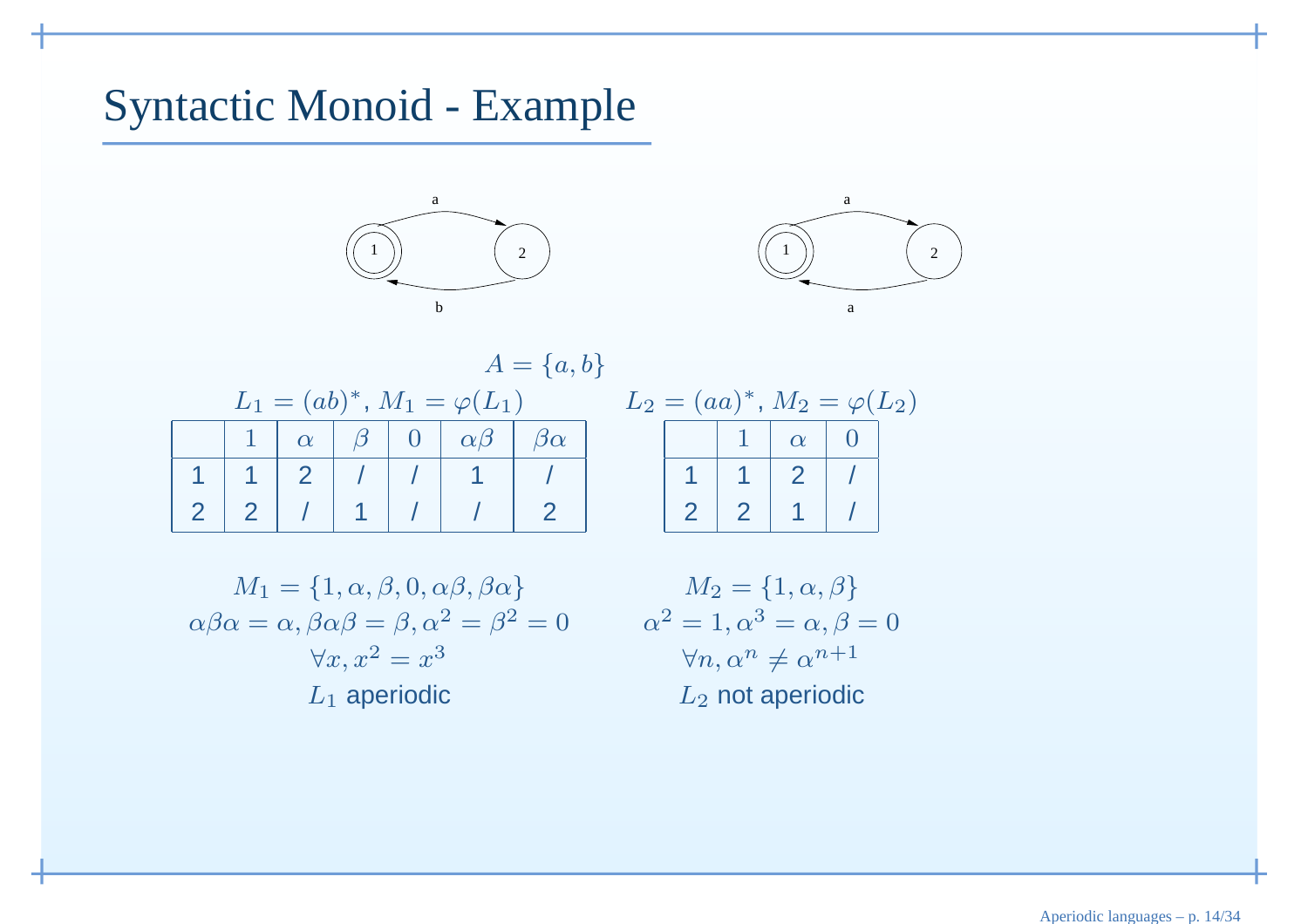#### Syntactic Monoid - Monoid Graph

| $\varphi((ab)^*)$ |               |               |                    |                  |               |                     |
|-------------------|---------------|---------------|--------------------|------------------|---------------|---------------------|
|                   | 1             | $\alpha$      | $\beta$            | 0                | $\alpha\beta$ | $\beta\alpha$       |
| 1                 | 1             | $\alpha$      | $\beta$            | O                | $\alpha\beta$ | $\beta\alpha$       |
| $\alpha$          | $\alpha$      | $\cup$        | $\alpha\beta$      | 0                | $\cup$        | $\alpha$            |
| $\beta$           | $\beta$       | $\beta\alpha$ | $\left( \ \right)$ |                  | $\beta$       | $\cup$              |
| $\theta$          | O             | $\cup$        | $\left( \ \right)$ | 0                |               | $\left( \right)$    |
| $\alpha\beta$     | $\alpha\beta$ | $\alpha$      | O                  | O                | $\alpha\beta$ | $\left( \right)$    |
| $\beta\alpha$     | $\beta\alpha$ | $\cup$        | $\beta$            | $\left( \right)$ |               | $\mathfrak I\alpha$ |



**Example:**  $\varphi(a) = \varphi(aba) = \varphi(ababa) = \alpha$  $\alpha$  is the class of words which need a  $b$  in order to be accepted.

Aperiodic languages – p. 15/34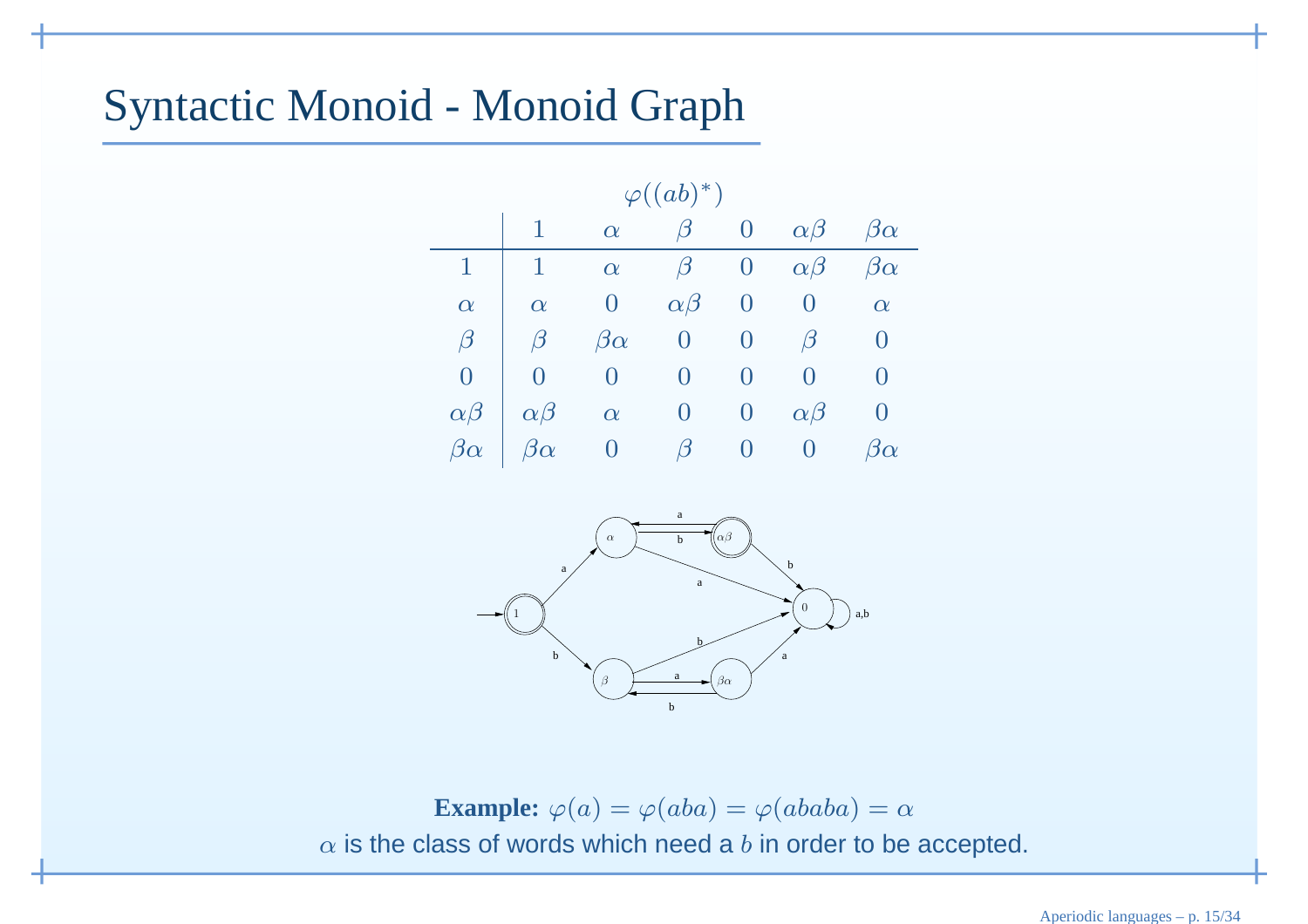# Sketch of Proof  $AP \rightarrow SF$

- • Show that each subset of an aperiodic monoid can be rewritten as <sup>a</sup> bolleancompination of left, right and full ideals that it generates.
- • Write the inverse morphism of the aperiodic monoid as <sup>a</sup> boolean combination of sets of prefix and suffix patterns of the words that are part of the language recognized by that monoid, as well as of the patterns not allowed in the middle of the accepted words.
- •Prove by induction on the cardinality of the  $J$ -classes of the aperiodic monoid that the sets generated by the inverse morphism are star-free.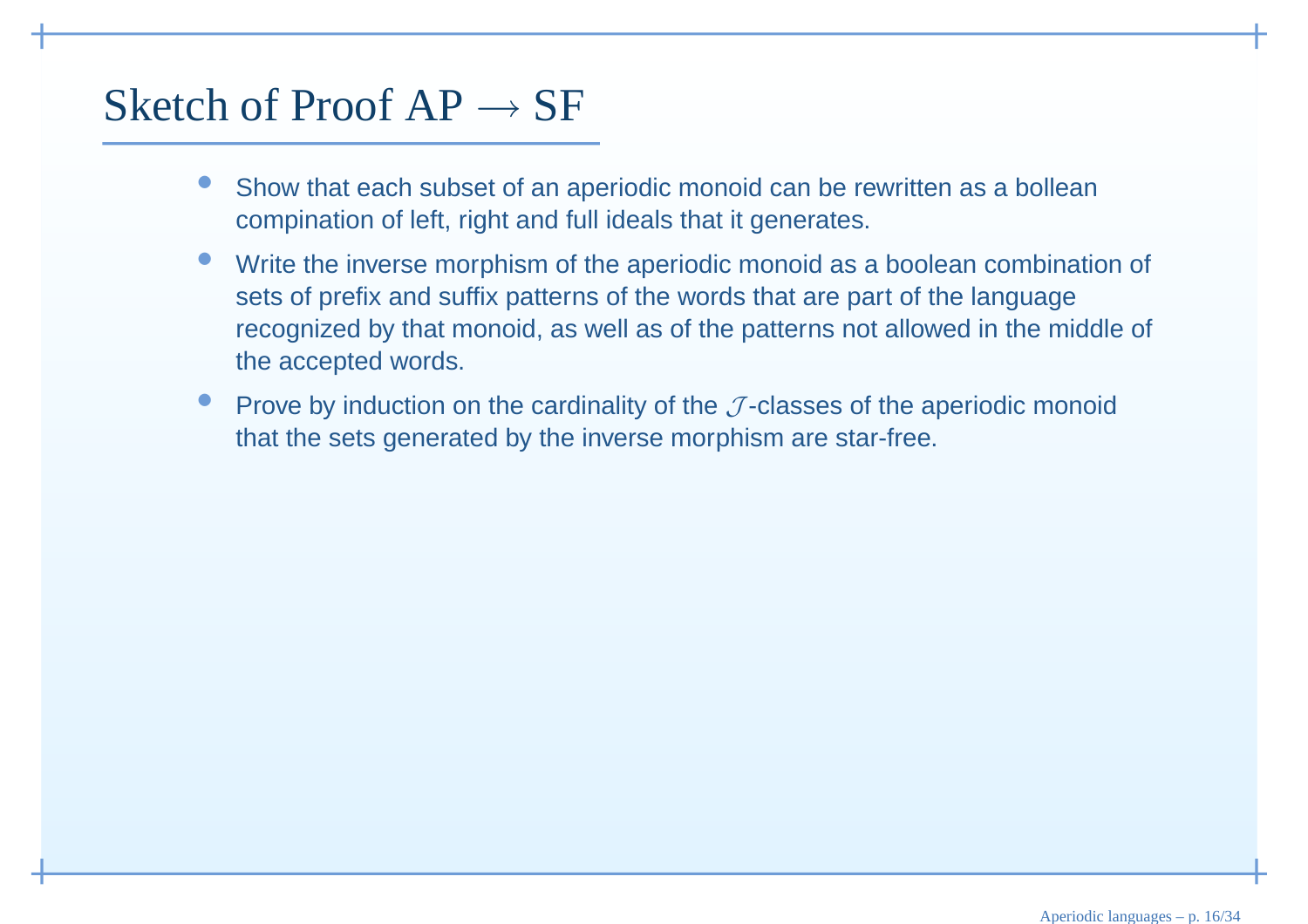#### Ideals

- •Let S be a semigroup and  $M = S \cup \{1\}$  a monoid.
	- $\circ$  $\circ$  Right ideal of S is  $R ⊂ S$  such that  $RM = R$
	- $\circ$ ○ Left ideal of S is  $L \subset S$  such that  $ML = L$
	- $\circ$  $\circ$  Ideal of S is  $I \subset S$  such that  $MIM = I$
- •**Example:** Let P be the set of pair positive integers. P is an ideal of Z.
- •A principal ideal I in a monoid  $M$  if it is generated by a single element  $m \in M$ .
- •**Example:** Let  $P = 2\mathbb{Z}$ . P is a principal ideal of  $\mathbb{Z}$ .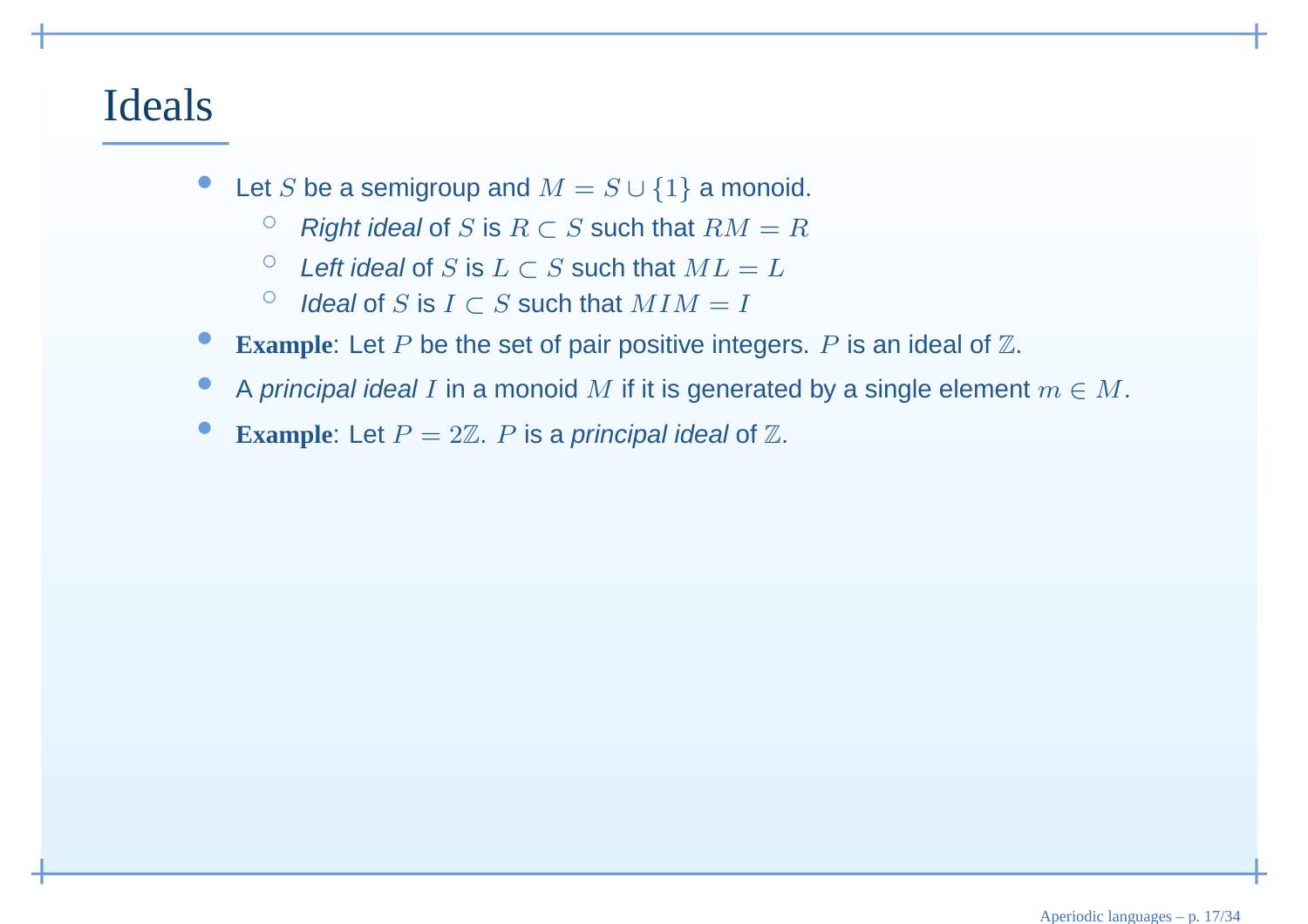#### Ideals - Example



Right Ideals of the Syntactic Monoid of (ab)<sup>∗</sup>



Left Ideals of the Syntactic Monoid of (ab)<sup>∗</sup>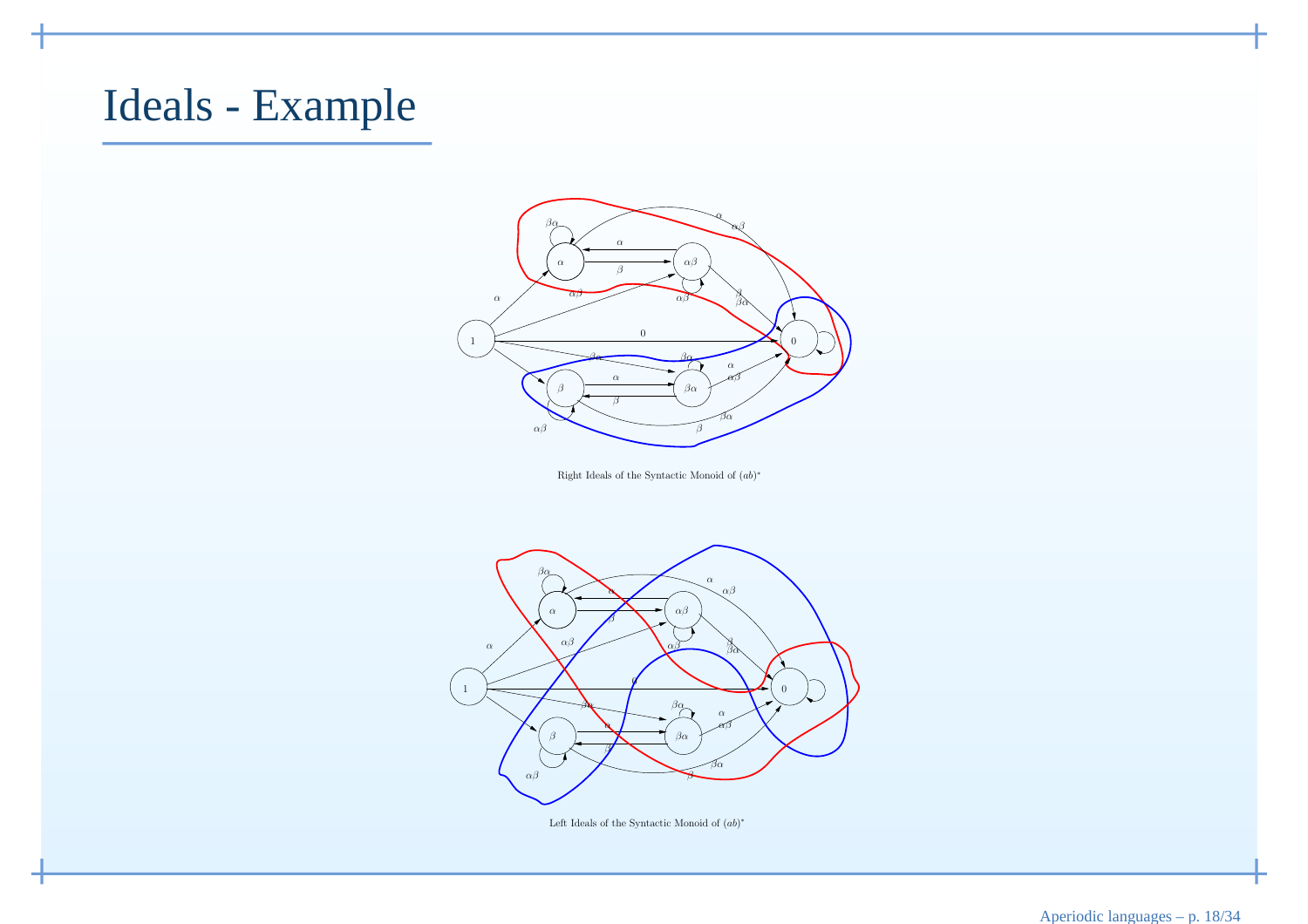#### Green Relations

- •Let M be a monoid. We define 4 equivalence relations over  $M$  ( $\mathcal{L}, \mathcal{R}, \mathcal{J}$  and  $\mathcal{H}$ ),<br>called Green relations: called Green relations:
	- $\circ$  $\alpha$  a R  $b \Leftrightarrow aM = bM$ <br>
	- $\circ$  $\begin{array}{c} \circ \quad a \mathrel{\mathcal{L}} b \Leftrightarrow Ma = Mb \end{array}$
	- a J b  $\Leftrightarrow$  MaM = MbM
	- ° a H b  $\Leftrightarrow$  a R b ∩ a L b
	- $\circ$  $\circ$  aDb iff ∃c ∈ M st a Lc and cRb
- •So  $a \mathcal{R} b$ , if there exist  $c, d \in M$  such that  $ac = b$  and  $bd = a$ .
- ••  $a$  and  $b$  are  $R$ -related if they generate the same right (principal) ideal.



Given that  $M$  is a finite monoid and  $m,n\in M,$   $m$   ${\cal D}$   $n$  iff  $m$   ${\cal J}$   $n.$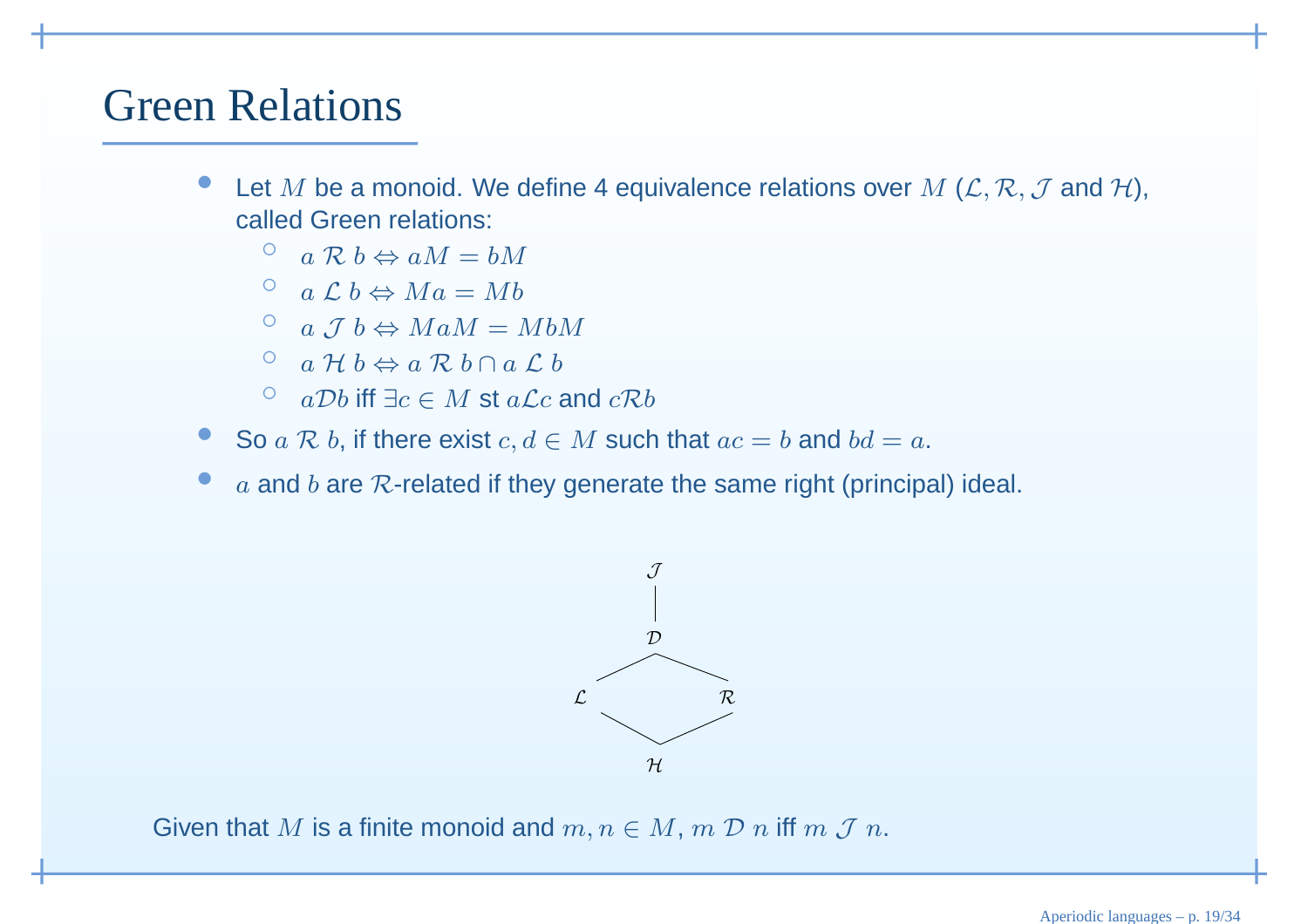#### Green Relations - Example

|               |               | $\alpha$      | $\vert \beta \vert$ | $\overline{0}$ | $\alpha\beta$ | $\beta\alpha$ |
|---------------|---------------|---------------|---------------------|----------------|---------------|---------------|
| 1             | 1             | $\alpha$      | $\beta$             | $\bm{0}$       | $\alpha\beta$ | $\beta\alpha$ |
| $\alpha$      | $\alpha$      |               | $\alpha\beta$       |                | $\theta$      | $\alpha$      |
| $\beta$       | ัร            | $\beta\alpha$ | 0                   |                | $\beta$       |               |
| O             |               |               | 0                   |                |               |               |
| $\alpha\beta$ | $\alpha\beta$ | $\alpha$      | 0                   | O              | $\alpha\beta$ |               |
| $\beta\alpha$ | $\beta\alpha$ |               | $\beta$             | U              | U             | $\beta\alpha$ |

| $1M = M$                                                        | $M1 = M$                                                      |
|-----------------------------------------------------------------|---------------------------------------------------------------|
| $0M=0$                                                          | $M0=0$                                                        |
| $\alpha M = \{\alpha, \alpha \beta, 0\}$                        | $M\alpha = \{\alpha, \beta\alpha, 0\}$                        |
| $\beta M = \{\beta, \beta \alpha, 0\}$                          | $M\beta = \{\beta, \alpha\beta, 0\}$                          |
| $\alpha\beta M = \alpha M \; (\alpha\beta \; R \; \alpha)$      | $M\alpha\beta = M\beta$ ( $\alpha\beta \mathcal{L} \beta$ )   |
| $\beta \alpha M = \beta M$ ( $\beta \alpha \mathcal{R} \beta$ ) | $M\beta\alpha = M\alpha$ ( $\beta\alpha \mathcal{L} \alpha$ ) |
|                                                                 |                                                               |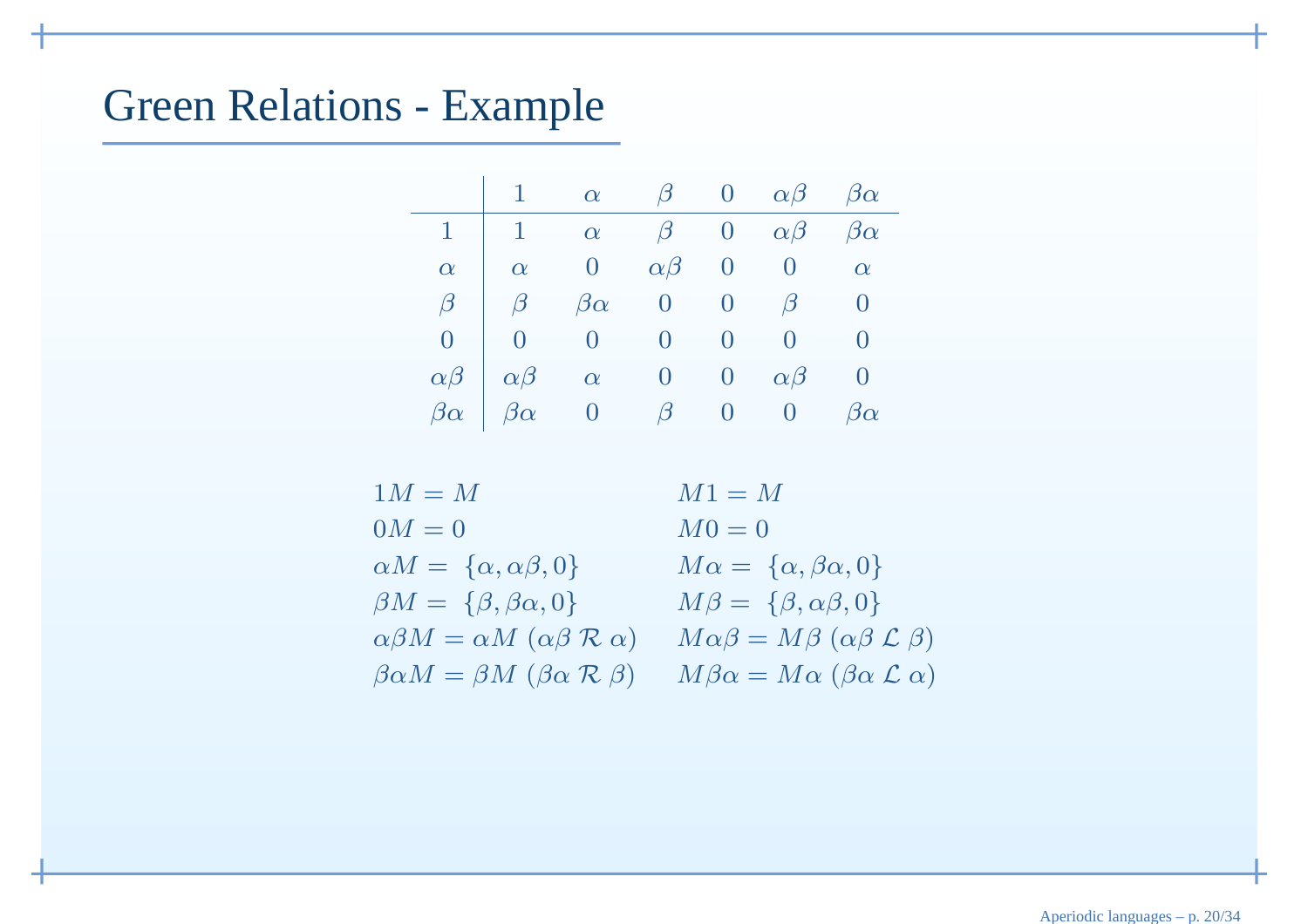#### Green Relations - Example



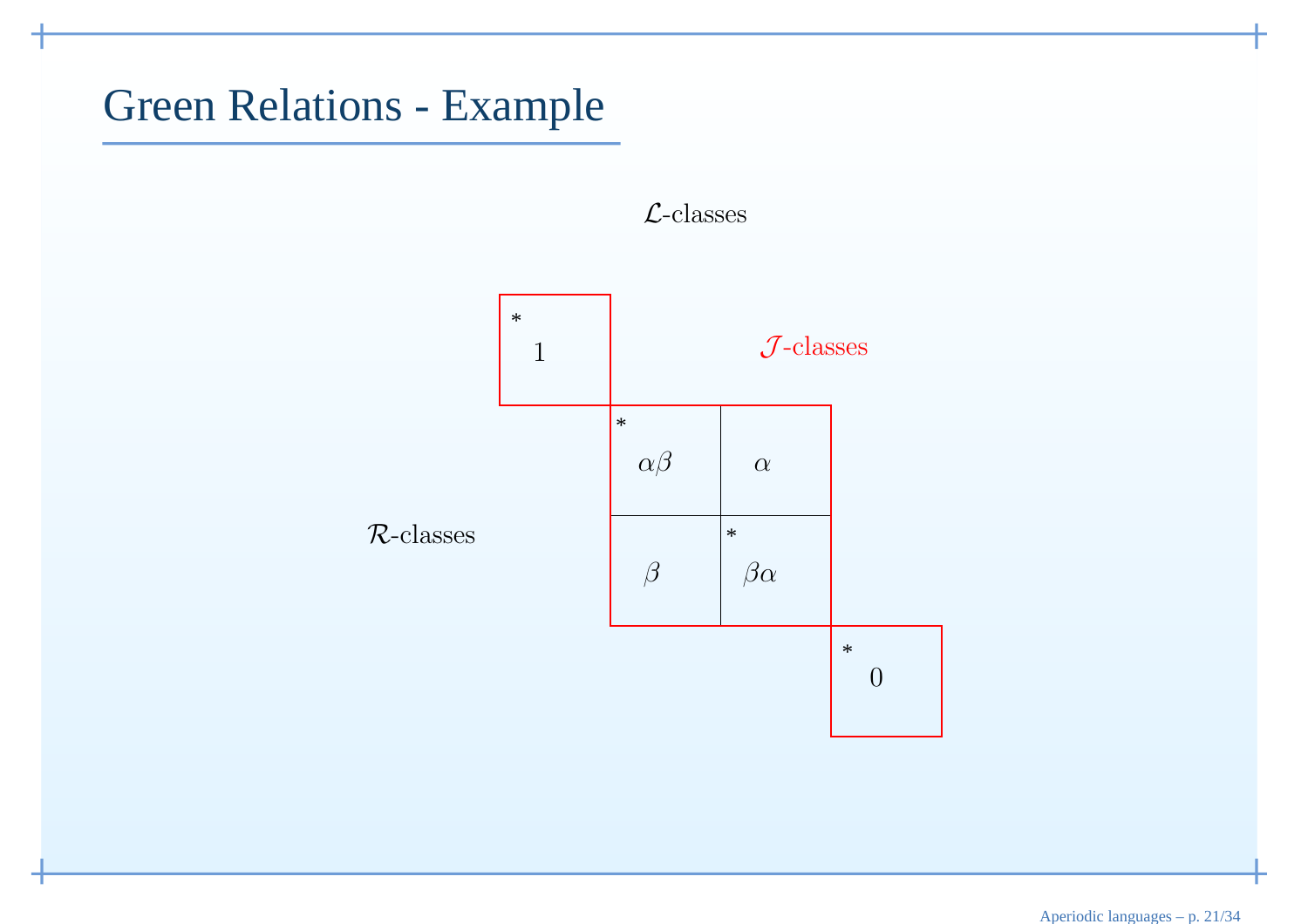### Schützenberger's Theorem - Lemma 1

- $\bullet$ **• Lemma 1** Let M be an aperiodic monoid and let  $p, q, r \in M$ . If  $pqr = q$ , then  $pa = a = ar$  $pq = q = qr.$ 
	- $\circ$  Simplification rule (SR)
- $\bullet$  **Proof**
	- $\circ$  Let  $pqr = q$ . Then  $p^nqr^n = q$  (let n be the index of M)
	- $\int_{0}^{\infty} p^{n+1}qr^n = p^nqr^n = q$  (*M* aperiodic)

$$
q = p(p^nqr^n) = pq
$$

 $\circ$  $\circ$  Similar for  $q = qr$ 

#### •**Example:**

$$
\circ \quad \alpha\beta\,\alpha\,\beta\alpha = \alpha
$$

$$
\circ \quad \alpha\beta\ \alpha = \alpha\ \beta\alpha = \alpha
$$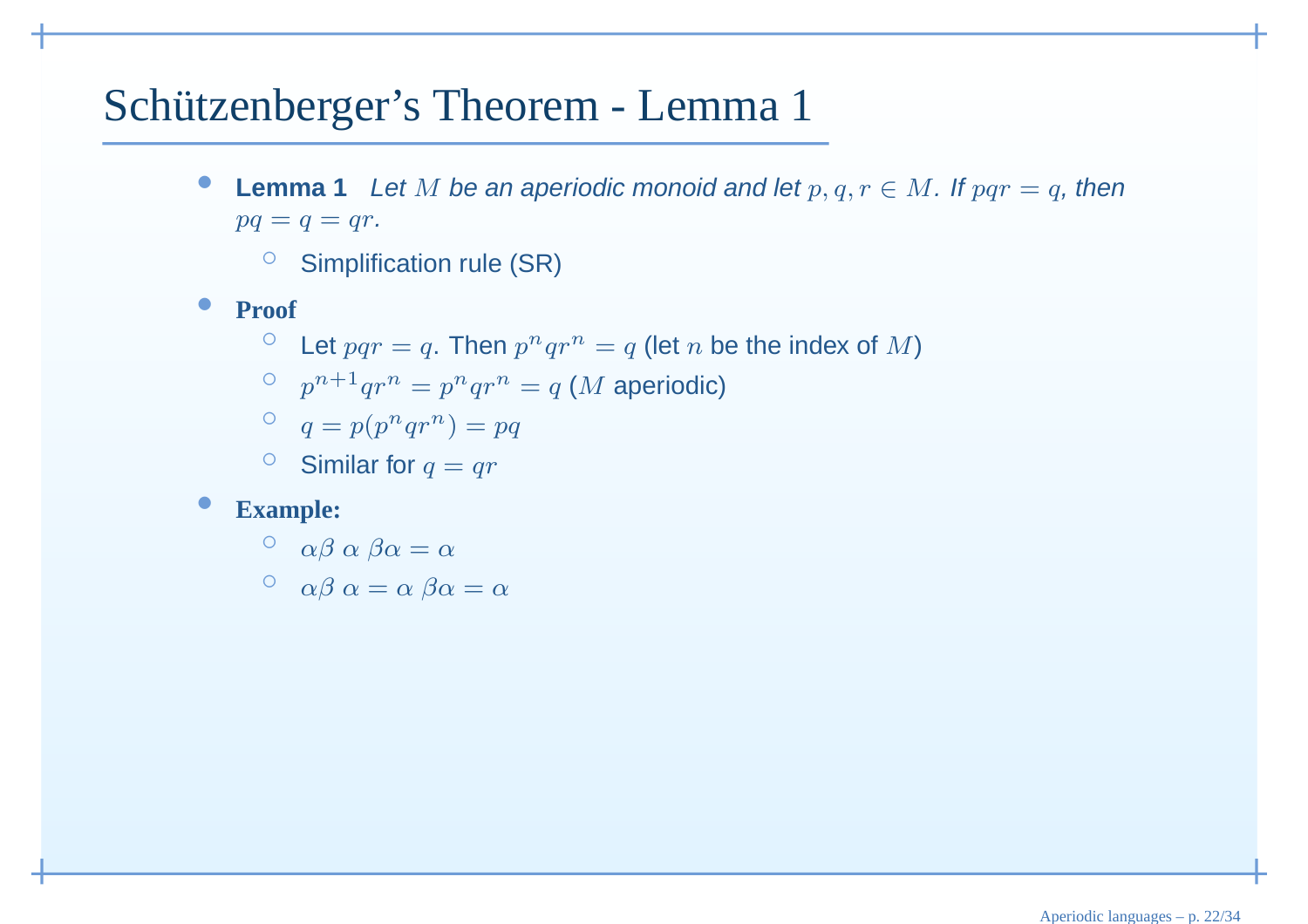### Schützenberger's Theorem - Lemma 2

- •**Lemma 2** Let M be an aperiodic monoid and let  $p, q, r \in M$ . Then  $\{a\} = (aM \cap Ma) \setminus I$  with  $I = \{s \in M \mid a \notin M s M\}$  ${q} = (qM \cap Mq) \setminus J_q$ , with  $J_q = {s \in M \mid q \not\in MsM}.$ 
	- ◦ **Intuition**: decompose each subset of <sup>M</sup> into <sup>a</sup> boolean combination of right ideals, left ideals and ideals.
- • **Proof**
	- 1.  $q \in (qM \cap Mq) \backslash J_q$  (trivial)
	- 2. Let  $s \in (qM \cap Mq) \backslash J_q$
	- 3.  $\exists p, r \text{ st } s = pq = qr \text{ (by (2))}$
	- 4.  $s \not\in J_q$ . Hence  $q \in M s M$  (by definition of  $J_q$ )
	- 5.  $\exists u, v$  st  $q = usv$  (by (4))
	- 6. Replace s by  $pq$  (by (3)). Hence  $q = upqr = (up)q(r)$ .
	- 7.  $q = (up)q$  (SR). Replace  $pq$  by  $s.$   $q = us$ .
	- 8. Replace  $s$  by  $qr$ . Then  $q = uqr$ . Using SR  $q = qr$ .
	- 9. Since  $s = qr$ , we can conclude that  $q = s$ .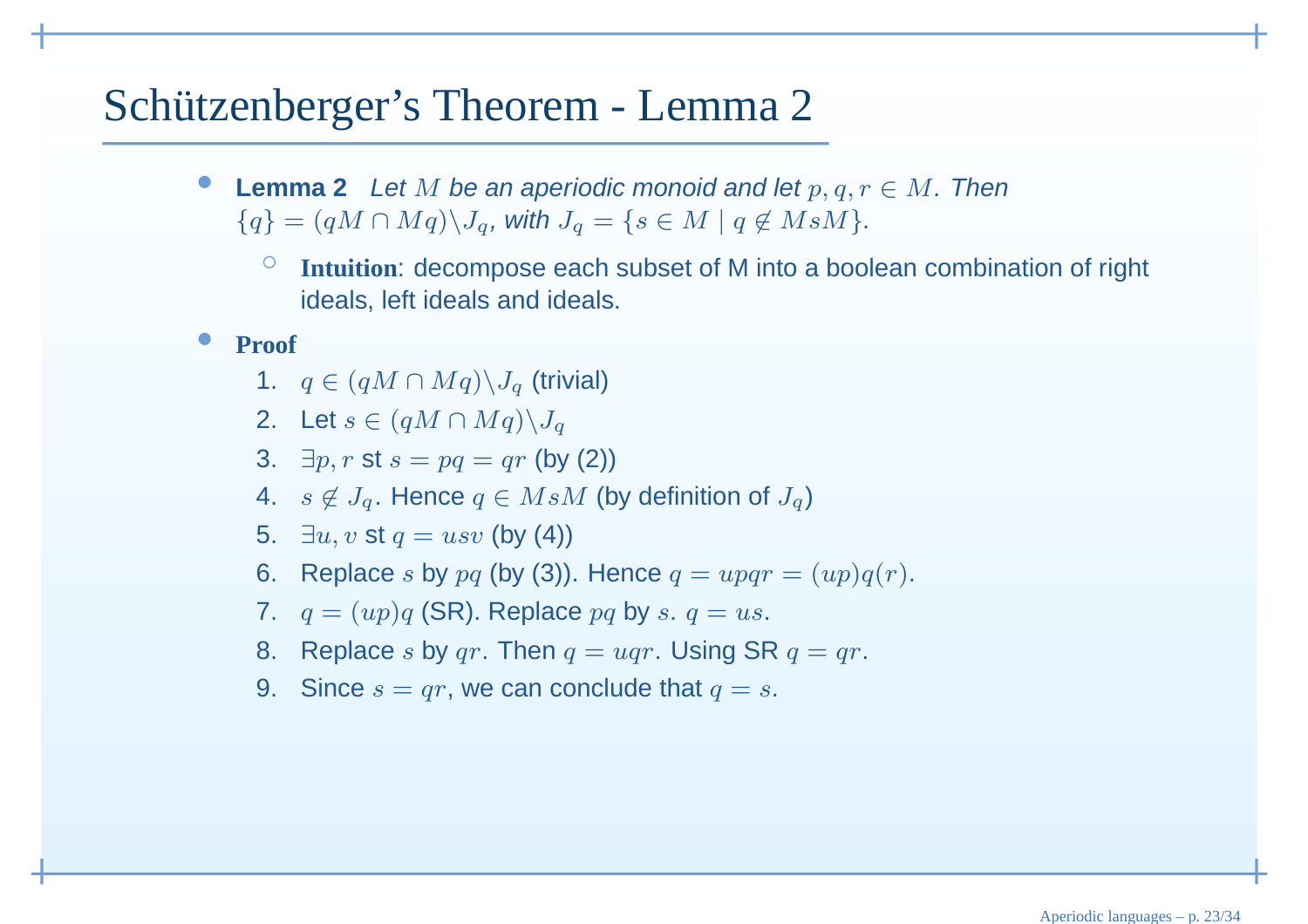## Schützenberger's Theorem - Lemma 2

#### $\bullet$ **Example:**

- $\circ$  $\alpha M = {\alpha, \alpha\beta, 0}, M\alpha = {\alpha, \beta\alpha, 0}$
- $\begin{align} \n\begin{aligned}\n\circ \quad & J_{\alpha} = \{s \in M \mid \alpha \not\in MsM\} \\
\circ \quad & M \in M.\n\end{aligned}\n\end{align}$
- $\alpha M \cap M\alpha = \{\alpha, 0\}$
- <sup>○</sup>  $M\alpha M = {\alpha, \beta, \alpha\beta, \beta\alpha, 0}$

$$
^{<}_{\odot} \quad M0M = \{0\}
$$

$$
\begin{array}{cc} \circ & J_{\alpha} = \{0\} \end{array}
$$

$$
^{\circ} \ \ (\alpha M \cap M\alpha)\backslash J_{\alpha} = \alpha
$$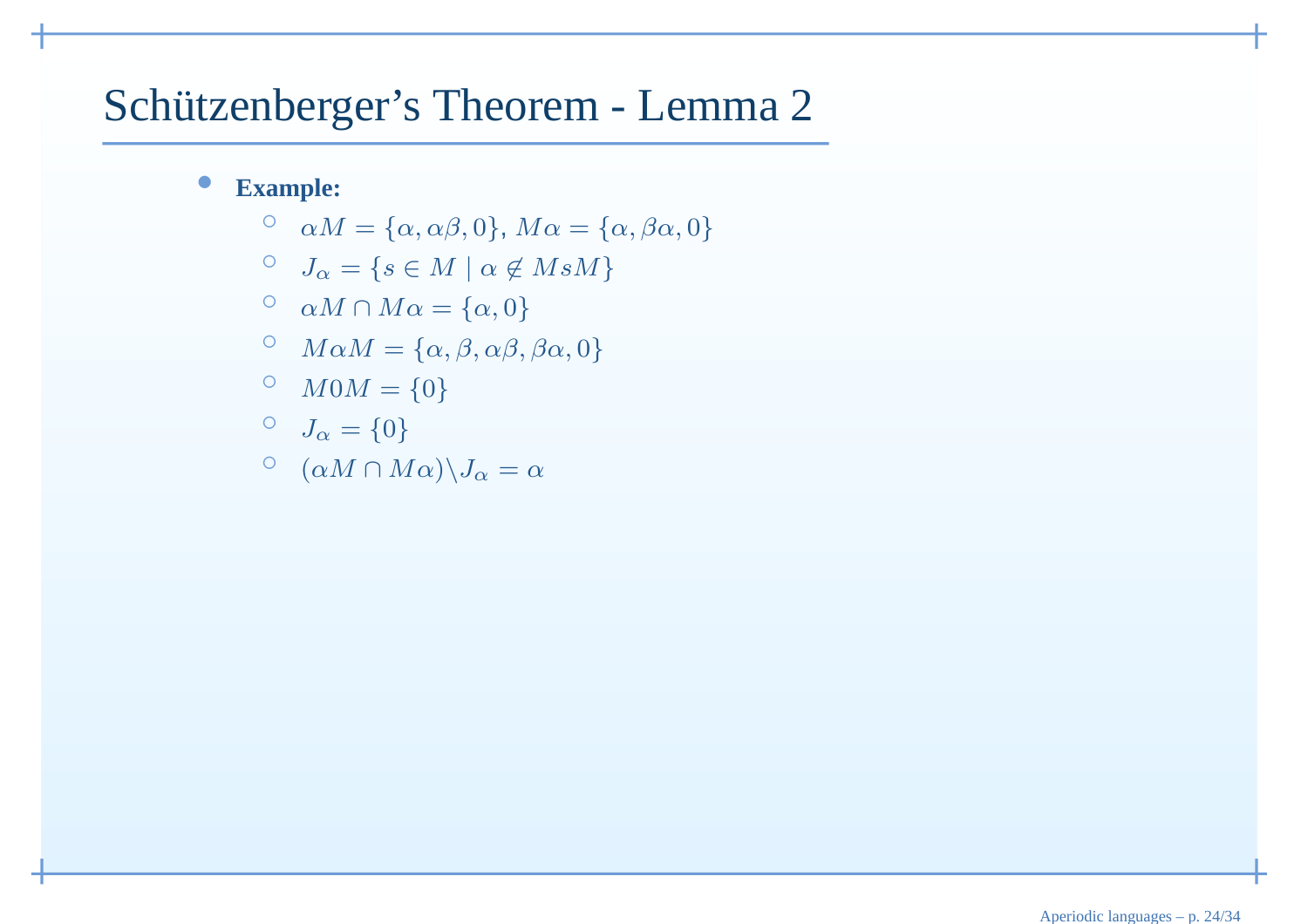#### Schützenberger's Theorem - Proof objective

•We want to prove that if  $\varphi : A^* \to M$  is a morphism from  $A^*$  into an aperiodic<br>monoid M, the set  $\varphi^{-1}(P)$  is star-free for every subset P of M. monoid  $M$ , the set  $\varphi^{-1}(P)$  is *star-free* for every subset  $P$  of  $M$ 

$$
\varphi^{-1}(P) = \bigcup_{m \in P} \varphi^{-1}(m)
$$

- •Example: Let  $L_1 = (ab)^*$  and  $M_1 = \varphi(L_1) = \{1, \alpha, \beta, 0, \alpha\beta, \beta\alpha\}$ .  $P = \{1, \alpha\beta\}$ (elements that lead from initial to final state). Then  $L_1 = \varphi^{-1}(1) + \varphi^{-1}(\alpha\beta)$ . We need to show that  $\varphi^{-1}(1)$  and  $\varphi^{-1}(\alpha\beta)$  are star-free sets.
- •● We should show that  $\varphi^{-1}(m)$  is star-free by induction on the integer  $r(m) = Card(M\backslash Mm)$ .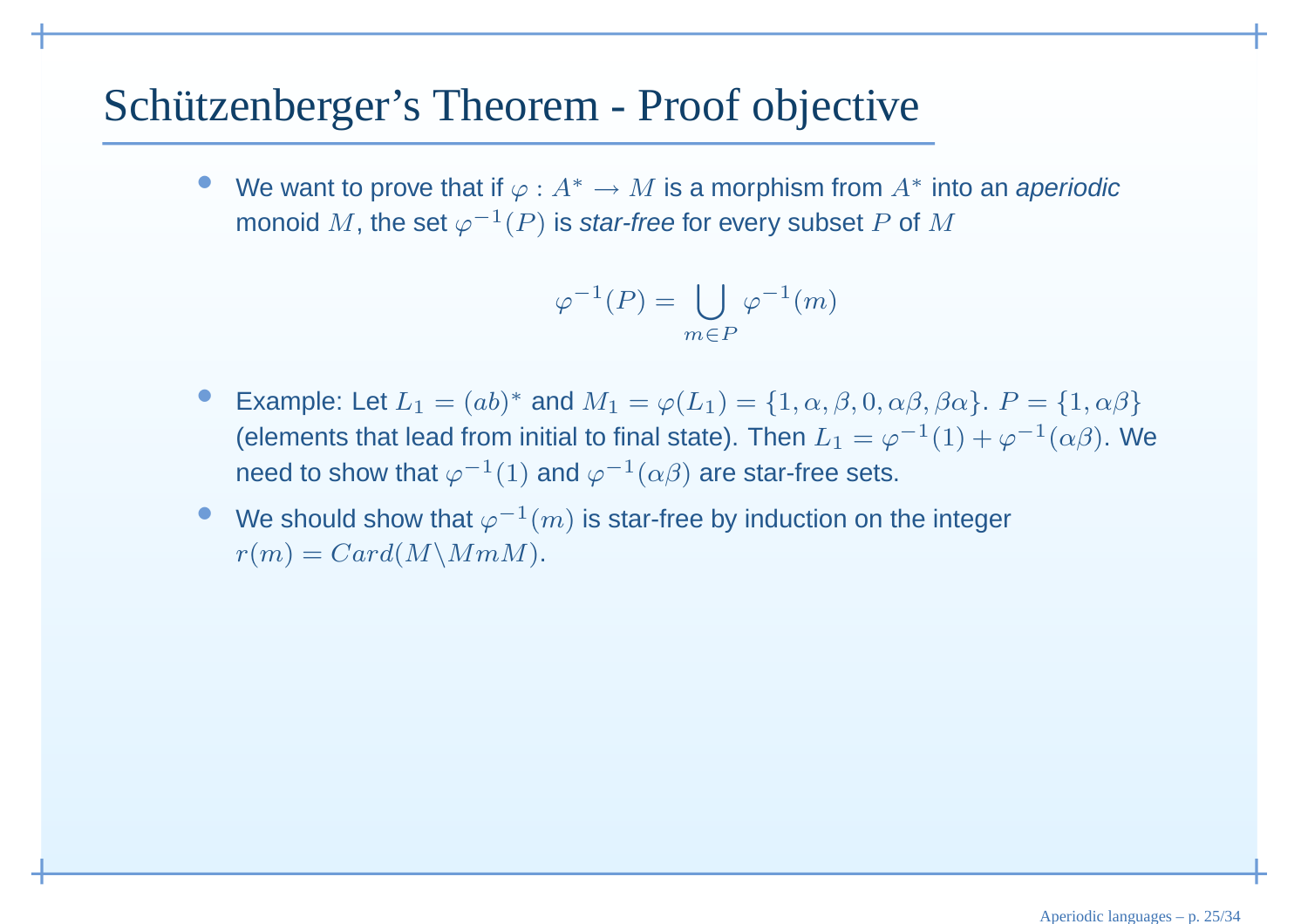## Schützenberger's Theorem - Inverse morphism

 $\bullet$ Let

$$
L = (UA^* \cap A^*V) \setminus (A^*CA^* \cup A^*WA^*)
$$

 $\bullet$ We need to show the correctness of the formula  $\varphi^{-1}(m) = L$  where

$$
U = \bigcup_{(n,a)\in E} \varphi^{-1}(n)a \qquad V = \bigcup_{(a,n)\in F} a\varphi^{-1}(n)
$$
  
\n
$$
C = \{a \in A \mid m \notin M\varphi(a)M\} \qquad W = \bigcup_{(a,n,b)\in G} a\varphi^{-1}(n)b \qquad \text{with}
$$
  
\n
$$
E = \{(n,a) \in M \times A \mid n\varphi(a) \in M \text{ but } n \notin mM\}
$$
  
\n
$$
F = \{(a,n) \in A \times M \mid \varphi(a)n \in M \text{ but } n \notin Mm\}
$$
  
\n
$$
G = \{(a,n,b) \in A \times M \times A \mid m \in (M\varphi(a)nM \cap Mn\varphi(b)M) \setminus M\varphi(a)n\varphi(b)M\}
$$

 $\bullet$ • We need to show that the sets  $U, V, C$  and  $W$  are star-free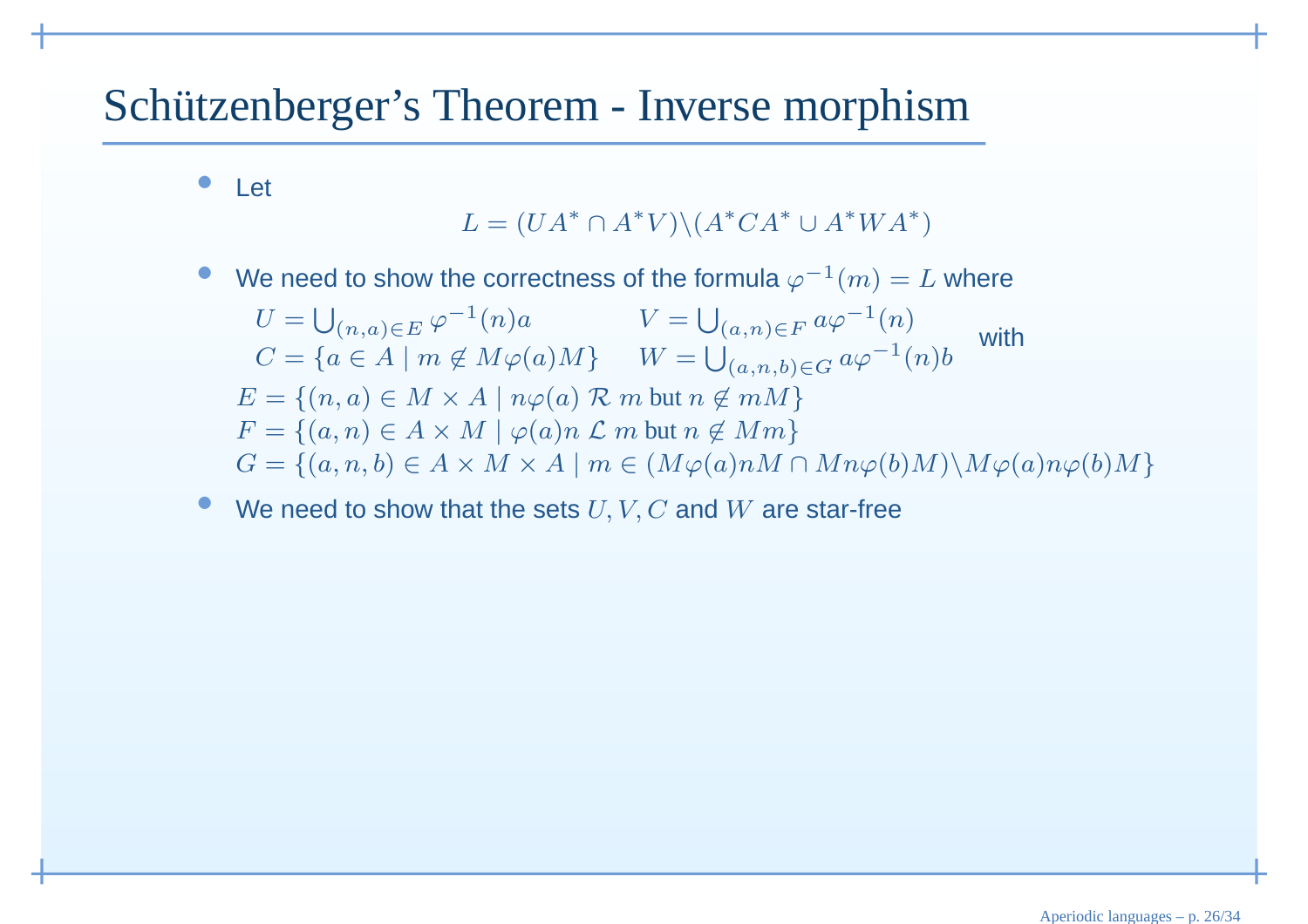## Schützenberger's Theorem -  $\varphi^{-1}(m) \subset L$

- $U = \bigcup_{(n,a)\in E} \varphi^{-1}(n)a$
- $E = \{(n, a) \in M \times A \mid n\varphi(a) \mathcal{R} \text{ } m \text{ } but } n \notin mM\}$
- •Let  $u \in \varphi^{-1}(m)$  and p the shortest prefix of u st  $\varphi(p) \mathcal{R}$  m. p cannot be empty,<br>otherwise 1  $\mathcal{R}$  m. and in thet case me of thy SB) otherwise  $1 \mathrel{{\mathcal R}} m,$  and in that case  $m = 1$  (by SR).
- •Let  $p = ra$  with  $r \in A^*$  and  $a \in A$ . Let  $n = \varphi(r)$ .
- • $\bullet$   $n \notin mM$  and  $n\varphi(a) \mathrel{\mathcal{R}} m$ , hence  $(n, a) \in E$ .
- • $\bullet$  By construction  $u \in \varphi^{-1}(n)aA^*$ . Therefore,  $u \in UA^*$ .
- •Symmetric argument in order to show that  $u \in A^*V$ .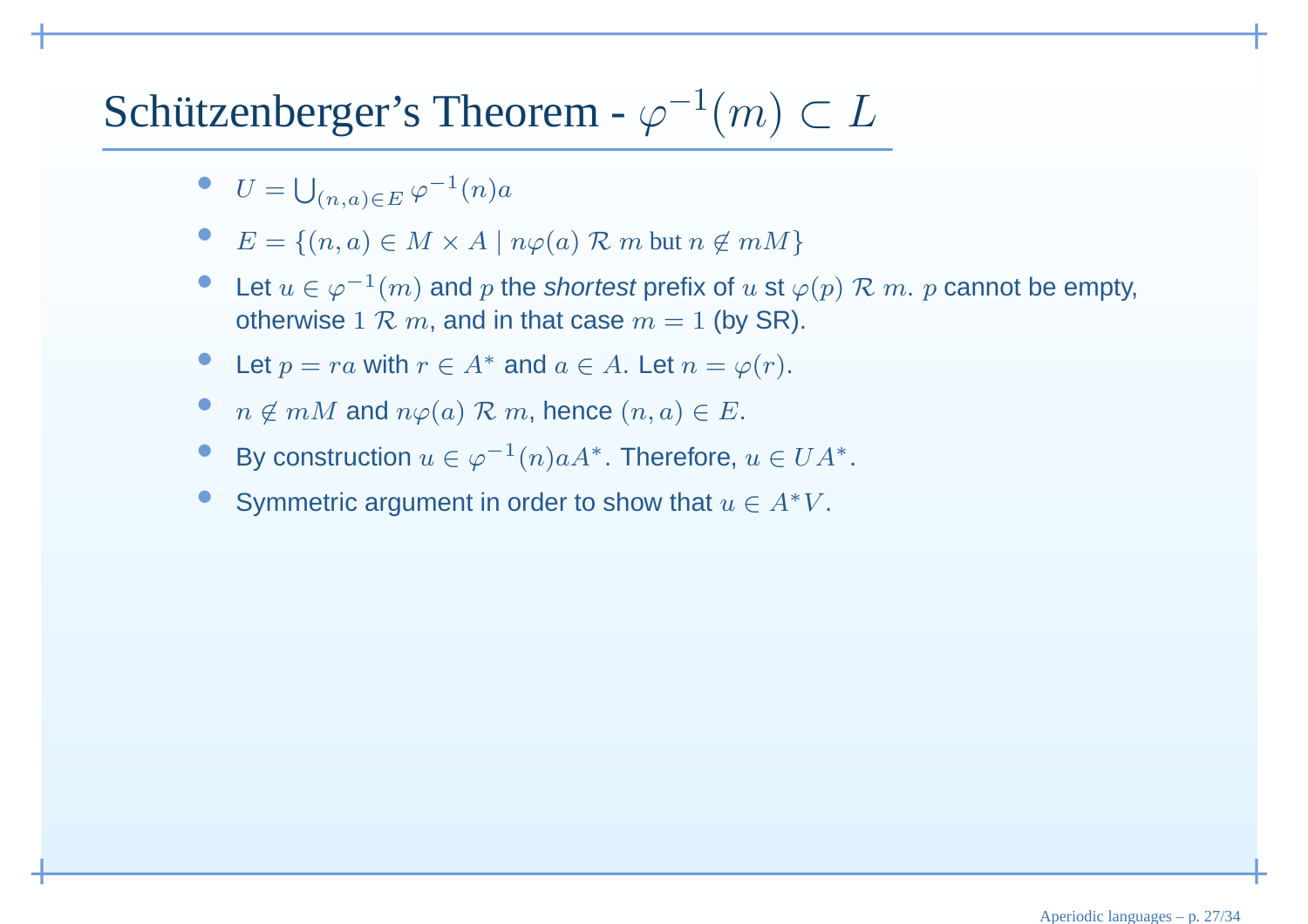## Schützenberger's Theorem -  $\varphi^{-1}(m) \subset L$

- • $C = \{a \in A \mid m \notin M\varphi(a)M\}$
- •Suppose that  $u \in A^*CA^*$ . Then,  $\exists a \text{ st } m = \varphi(u) \in M\varphi(a)M$  which is a contradiction with the definition of C contradiction with the definition of C
- $W = \bigcup_{(a,n,b)\in G} a\varphi^{-1}(n)b$
- • $G = \{(a, n, b) \in A \times M \times A \mid m \in (M\varphi(a)nM \cap Mn\varphi(b)M)\setminus M\varphi(a)n\varphi(b)M\}$
- •Suppose that  $u \in A^*WA^*$ . Then exists  $(a, n, b) \in G$  st  $m \in M\varphi(a)n\varphi(b)M$ <br>which is a controdiction with the definition of  $C$ which is a contradiction with the definition of  $G$
- •● This concludes our proof that  $\varphi^{-1}(m) \subset L$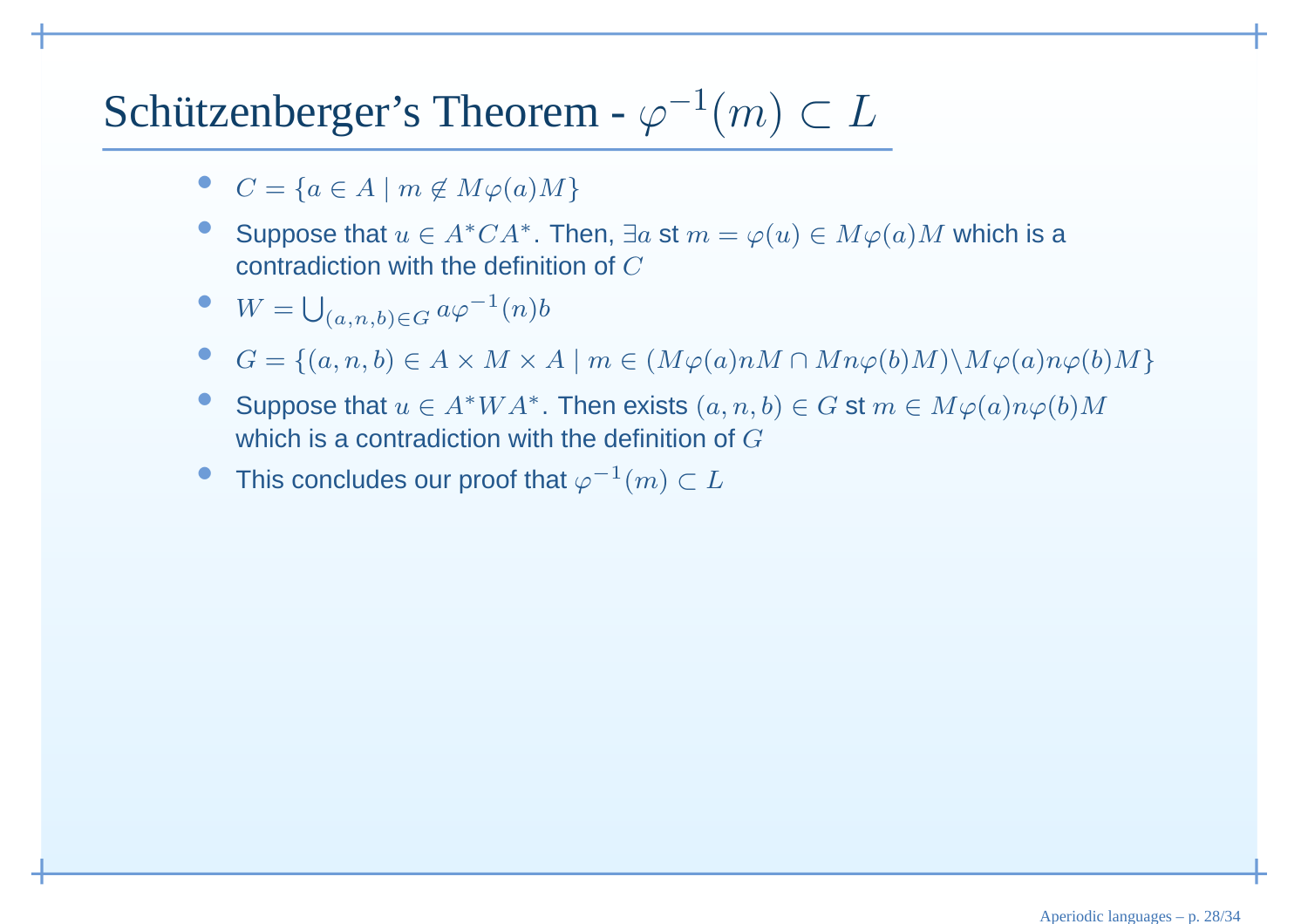## Schützenberger's Theorem -  $L \subset \varphi^{-1}(m)$

- •Let  $u \in L$  and  $s = \varphi(u)$ .
- • ${m} = {m \in M \cap Mm} \setminus J_m$ , with  $J_m = {s \in M|m \not\in MsM}$
- •Since  $u \in UA^* \cap A^*V$  (by def of L), we have  $s \in mM \cap Mm$ .
- •■ To prove that  $s = m$  and hence  $u \in \varphi^{-1}(m)$ , it is enough to prove that  $s \notin J_m$ , is  $m \in M_3M$  (by Lamma 2) ie.  $m\in MsM$  (by Lemma 2)
- •Suppose  $m \not\in MsM$ . Let the word  $f$  be the minimal factor of  $u$  st  $m \not\in M\varphi(f)M$
- ••  $f$  non-empty
- •**Case 1:** f is <sup>a</sup> letter. Then this letter is in <sup>C</sup> and <sup>u</sup> <sup>∈</sup> <sup>A</sup>∗CA<sup>∗</sup>. Impossible.
- •**Case 2:** Let  $f = agb$  with  $a, b \in A$ . Let  $n = \varphi(g)$ .
- •**f** is of minimal legth, hence  $m \in M\varphi(a)nM$  and  $m \in Mn\varphi(b)M$ . In that case<br>we have  $n \in G$  and  $f \in W$  Impossible we have  $n \in G$  and  $f \in W$ . Impossible.
- •We can conclude that  $s = m$ .
- •● This concludes our proof that  $L \subset \varphi^{-1}(m)$ .
- $\varphi^{-1}(m) = L$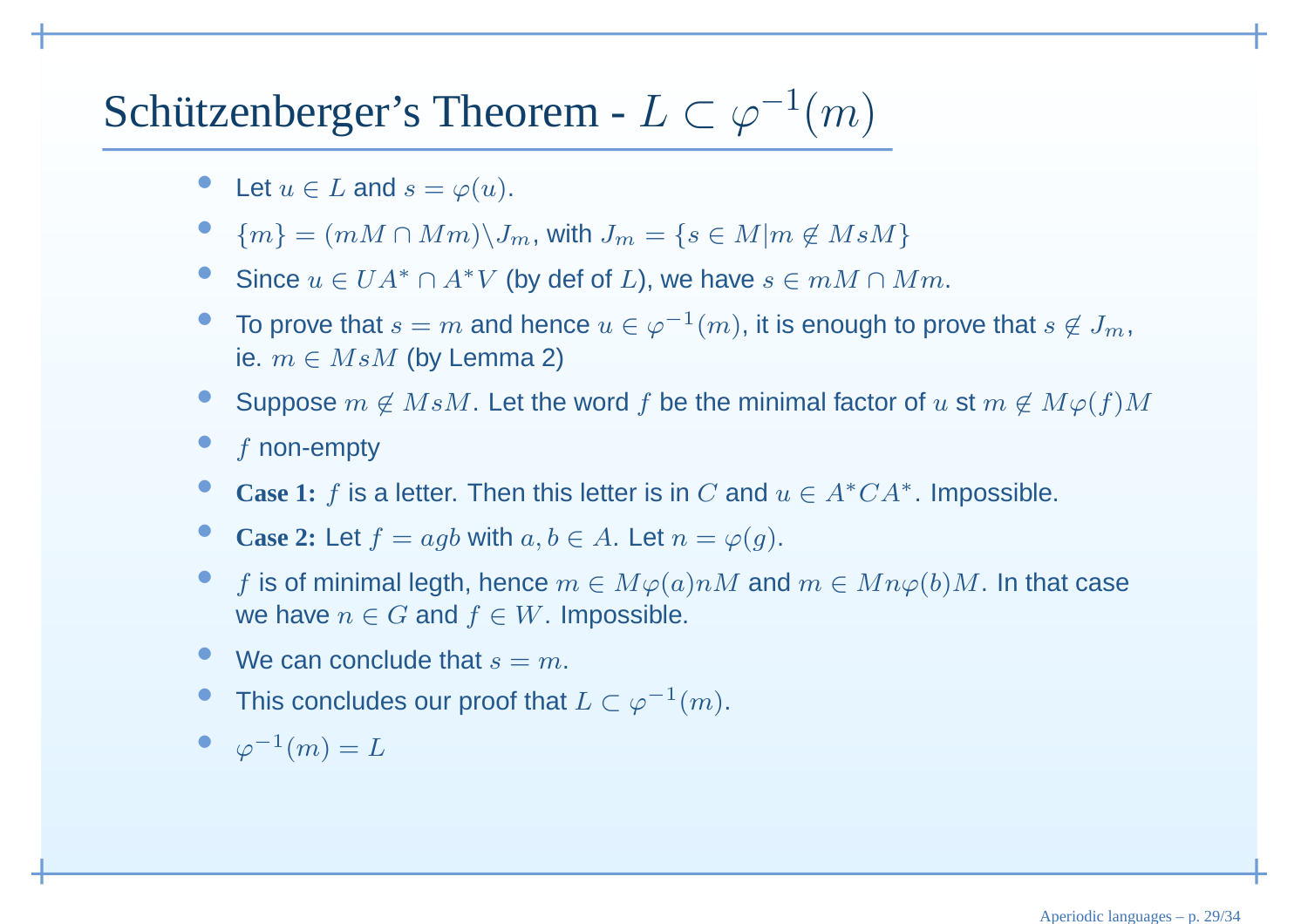#### Schützenberger's Theorem - Inductive Base

•• Let  $B = \{a \in A \mid \varphi(a) = 1\}$ 

 $\circ$  $\circ$   $\,$   $\,B$  is the set of letters which are self-loops on all the states in the automaton

- •Base:  $r(m) = 0$
- •• Then  $m = 1$ , and we can show that  $\varphi^{-1}(1) = B^*$  and  $B^*$  is a star-free set.
	- $\circ$  $r(m) = 0$  then  $M = MmM$ . Hence, there exists  $u, v \in M$  st<br> $r(mv) = (um)1(v) = (u)1(mv) = 1$ . Apply simplification rule:  $\textit{u}mv = (\textit{um})1(v) = (u)1(\textit{mv}) = 1.$  Apply simplification rule:  $(u)1=1, 1(v)=1,$  hence  $u=v=1$  and consequently  $m=1.$

$$
B^* = A^* \setminus \bigcup_{a \in A \setminus B} A^* a A^*
$$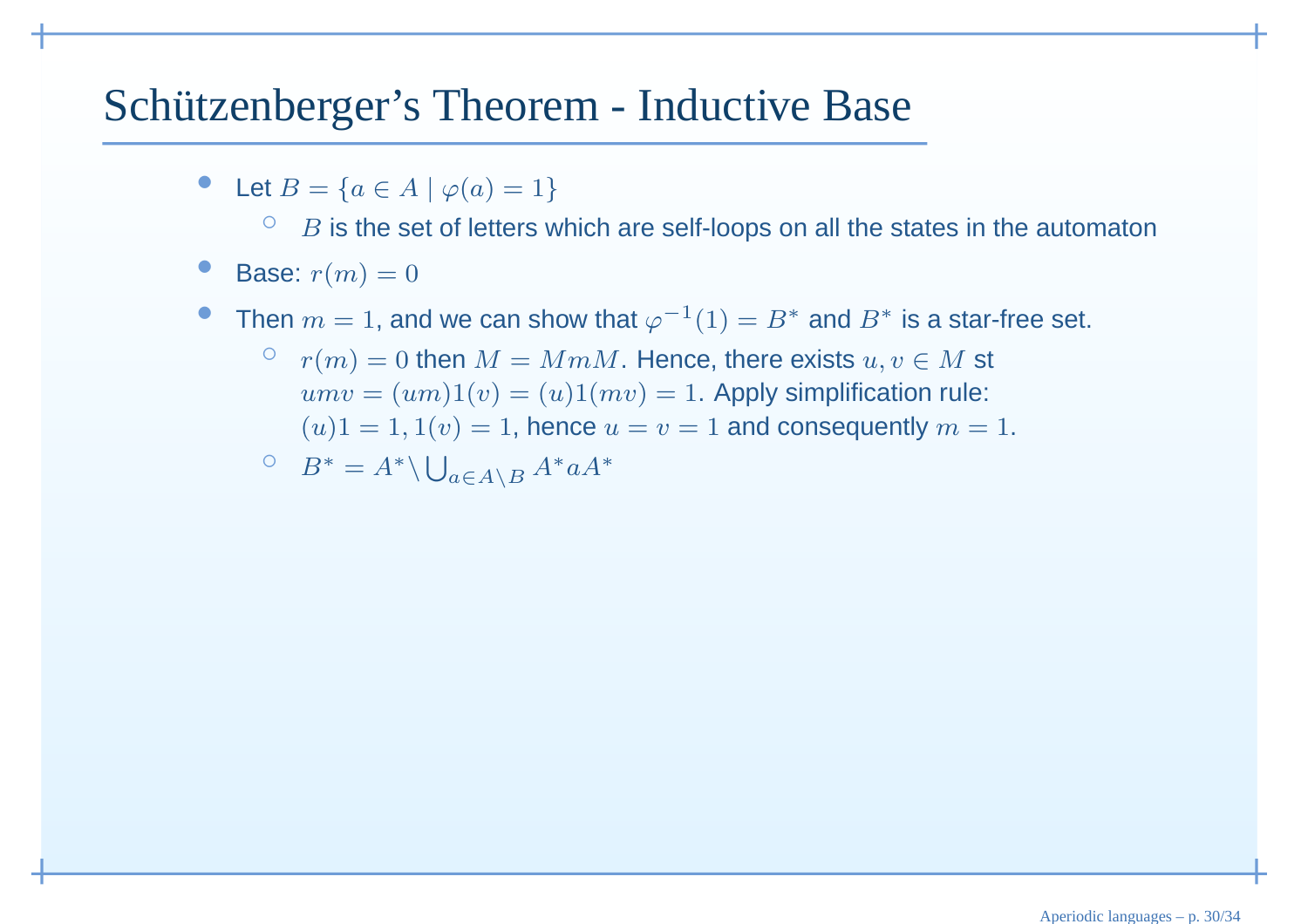### Schützenberger's Theorem - Inductive Step

- 1. Let  $r(m) > 0$
- 2. Assume that we have established that  $\varphi^{-1}(s)$  is *star-free* for each element  $s$  with  $r(s) < r(m)$
- 3. We need to show that  $UA^*, A^*V, A^*CA^*$  and  $A^*WA^*$  are star-free.
- 4.  $U = \bigcup_{(n,a)\in E} \varphi^{-1}(n)aA^*$
- 5.  $E = \{(n, a) \in M \times A \mid n\varphi(a) \mathcal{R} \text{ } m \text{ } but } n \notin mM\}$
- 6. Let  $(n, a) \in E$ . Given that  $n\varphi(a) \mathrel{\mathcal{R}} m$  we have  $MmM \subset MnM$  and hence  $x(n) \leq x(m)$  $r(n) \leq r(m)$
- 7. Suppose  $r(n) = r(m)$ . Then  $n \in MmM$
- 8.  $∃u, v ∈ M$  st  $n = umv$  (by (7))
- 9. Since,  $m \in n\varphi(a)M$  (by (6)),  $\exists p \in M$  st  $m = np$
- 10.  $n = unpv$  ((8) and substitution by (9))
- 11.  $n = npv = mv$  (by SL and substitution by (9))
- 12.  $n = mv$  is a contradiciton with  $n \not\in mM$
- 13. Hence,  $r(n) < r(m)$
- 14. Symmetric argument to prove that  $A^*V$  is star-free.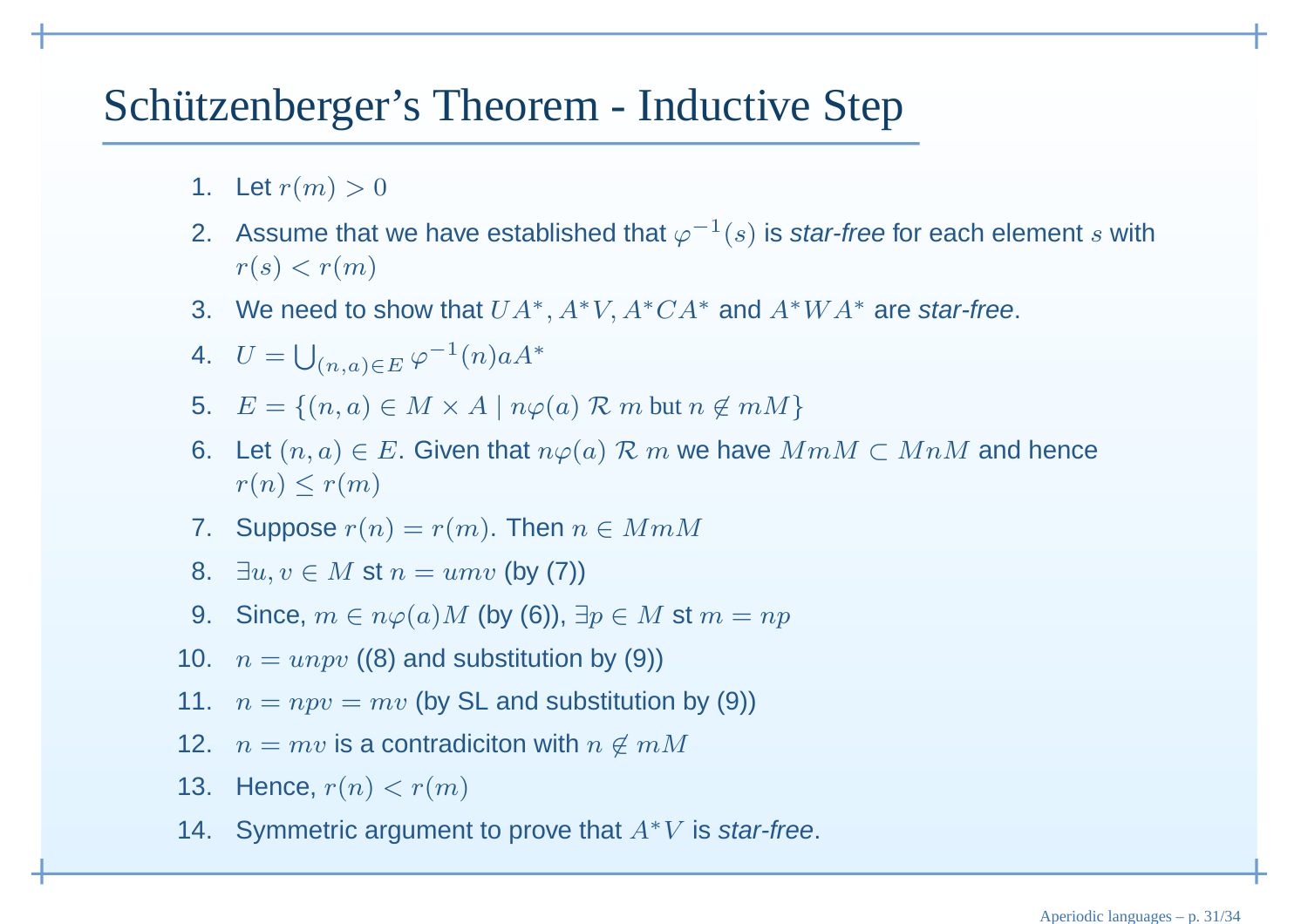#### Schützenberger's theorem - Inductive Step

- 1.  $W = \bigcup_{(a,n,b)\in G} A^* a \varphi^{-1}(n) b A^*$
- 2.  $G = \{(a, n, b) \in A \times M \times A \mid m \in (M\varphi(a)nM \cap Mn\varphi(b)M)\setminus M\varphi(a)n\varphi(b)M\}$
- 3. Let  $(a, n, b) \in G$ . Since  $m \in MnM$ ,  $r(n) \le r(m)$ .
- 4. Assume  $r(n) = r(m)$ . Then  $MmM = MnM$
- $5. \quad n \in MmM$  (by (4))
- 6. Since  $m \in M\varphi(a)nM$  and  $m \in Mn\varphi(b)M$  (by (3)), then also  $n \in M\varphi(a)nM$ and  $n \in Mn\varphi(b)M$
- 7.  $\exists u, v \in M$  st  $n = un\varphi(b)v$  (by (6))
- 8.  $n = n\varphi(b)v$  (by SR and (7))
- 9.  $∃x, y ∈ M$  st  $m = xφ(a)ny$  (by (6))
- 10.  $m = x\varphi(a)n\varphi(b)vy$  (replace  $n$  in (9) using (8))
- 11.  $m \in M\varphi(a)n\varphi(b)M$  Contradiction with definition of  $G$
- 12. We can conclude that  $r(n) < r(m)$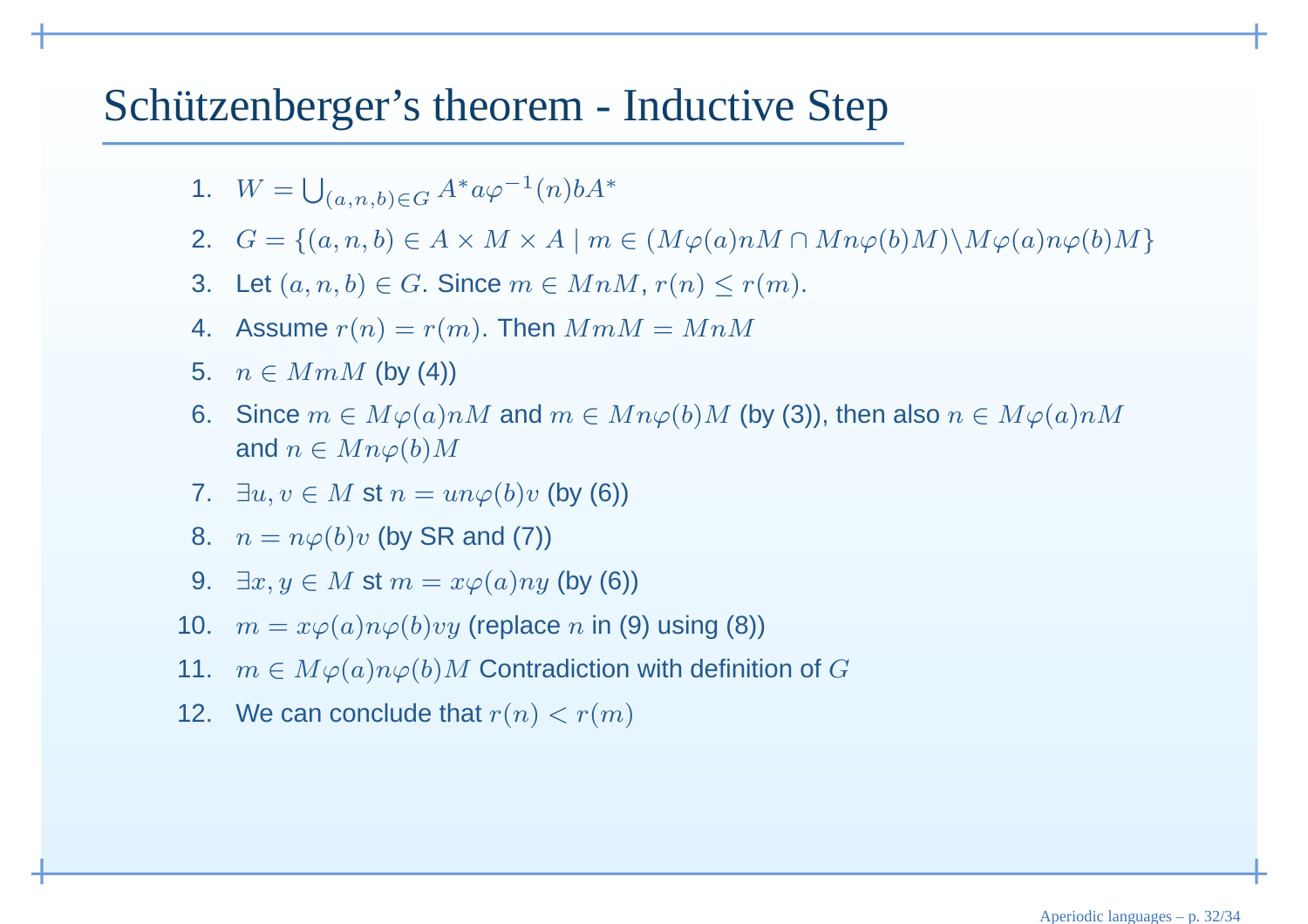#### Schützenberger's theorem - Example

- •• Let us calculate  $\varphi^{-1}(\alpha\beta)$
- •UA<sup>\*</sup>: Find  $n\varphi(a)$  R  $\alpha\beta$  such that  $n \notin \alpha\beta M$ .  $\alpha$  R  $\alpha\beta$ .  $\alpha = 1\alpha = 1\varphi(a)$ .<br>1.  $\alpha \otimes M$ , Hange  $U_A^* = \alpha A^*$  $1 \not\in \alpha \beta M$ . Hence  $UA^* = aA^*$ .
- $\bullet$ •  $A^*V$ : Find  $\varphi(a)n$  *L* α*β* such that  $n \notin M\alpha\beta$ .  $\beta$  *L* α*β*.  $\beta = \beta1 = \varphi(b)1$ .  $1 \not\in M\alpha\beta$ . Hence  $A^*V = A^*b$ .
- $\bullet$ •  $A^*WA^*$ : Let us first find  $k$  such that  $k \notin M\alpha\beta M$ .  $k = \alpha^0 = \alpha 1\alpha = \varphi(a)1\varphi(a)$ . Remember that also  $\alpha^2 = \beta^2 = \beta 1\beta = \varphi(b)1\varphi(b)$ . We verify that  $\alpha\beta \in M\alpha M$ and  $\alpha\beta \in M\beta M$ . Hence  $A^*WA^* = A^*aaA^* \cup A^*bbA^*.$

$$
\bullet \quad \varphi^{-1}(\alpha \beta) = (aA^* \cap A^*b) \setminus (A^*aaA^* \cup A^*bbA^*)
$$